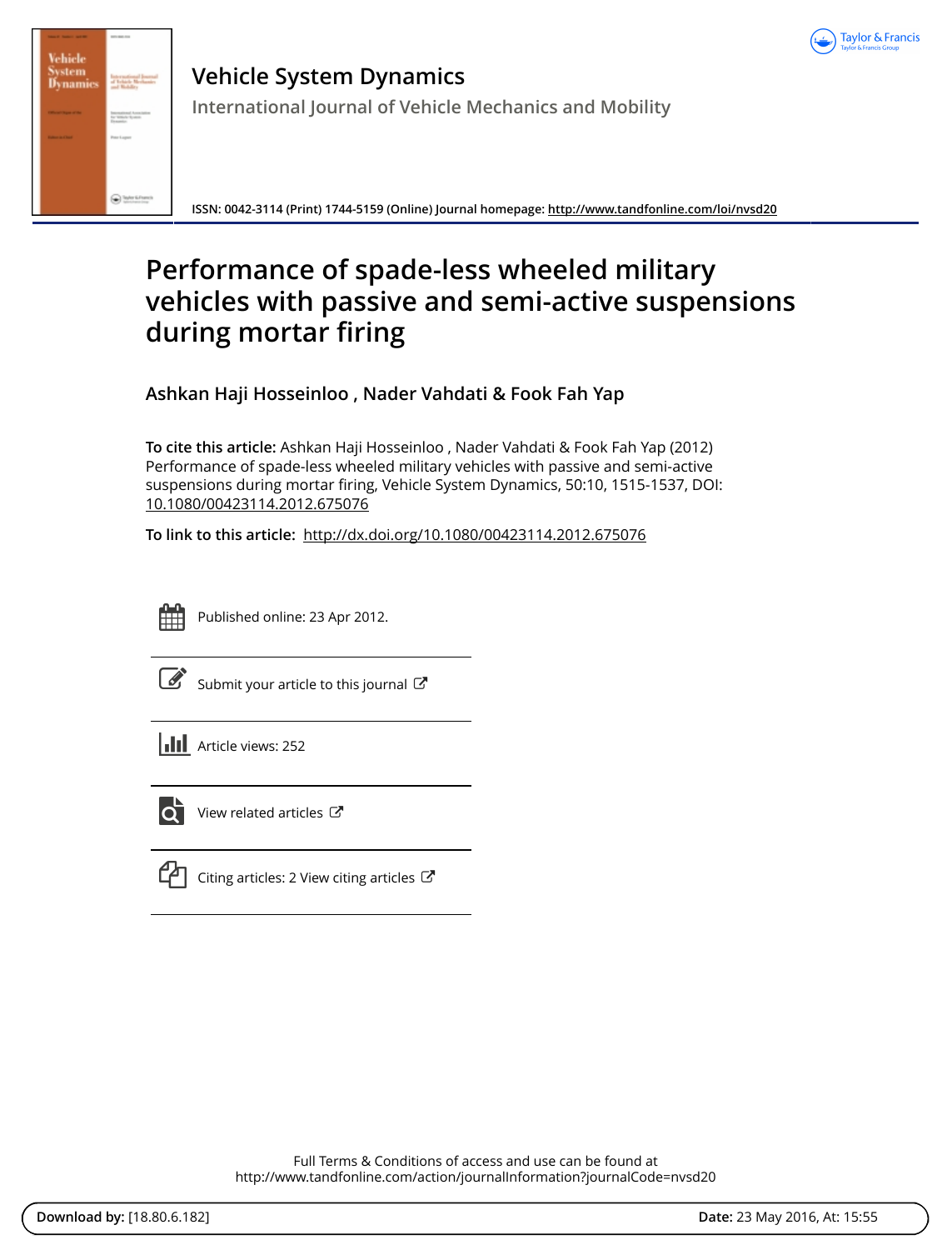

# **Performance of spade-less wheeled military vehicles with passive and semi-active suspensions during mortar firing**

Ashkan Haji Hosseinloo<sup>a</sup>, Nader Vahdati<sup>b,\*</sup> and Fook Fah Yap<sup>a</sup>

*aSchool of Mechanical and Aerospace Engineering, Nanyang Technological University, 50 Nanyang Avenue, Singapore 639798, Singapore; bDepartment of Mechanical Engineering, The Petroleum Institute, PO Box 2533, Abu Dhabi, UAE*

(*Received 15 October 2011; final version received 4 March 2012* )

Many armies are replacing heavy slow tracked vehicles with their lighter wheeled counterparts for their high mobility and better shoot and scoot capabilities. These features make the vehicle hard to track and target in counter-battery fire. However, when firing high calibre guns, spades are needed to connect the vehicle chassis to the ground, so as to transmit parts of the large firing force directly to the ground. Use of spades hinders the vehicle mobility, while elimination of them paves the way for having quicker and more mobile wheeled vehicles. In this article, vibration response of a spade-less High Mobility Multi-purpose Wheeled Vehicle with a mounted mortar is studied and controlled using stock passive, optimised passive, and optimised semi-active dampers as primary suspensions. The spadeless vehicle with optimised passive and semi-active dampers has a better response in heave, pitch, and fore-aft motions and can fire with better accuracy compared to a spade-less vehicle with stock passive dampers. Simulation results indicate that the spades can be removed from wheeled military vehicles if the precautions are taken for the tyres.

**Keywords:** HMMWV; spade; MR damper; semi-active vibration control

# **1. Introduction**

The success of wheeled military vehicles, such as Stryker, in different combat situations has prompted the US army to put its \$40-billion ground combat vehicle procurement plan on hold to decide if it should invest on the next generation tracked vehicles or on the next generation wheeled vehicles [\[1\]](#page-21-0). Similar to the US army, many armies around the world are replacing heavy slow tracked vehicles with their lighter wheeled counterparts for their high mobility and better shoot and scoot capabilities, except for specific missions.

Tracked military vehicles, due to their greater weight and rigidity, can carry heavy artillery guns and mortars and fire them without a need for spades or outriggers. But the high weight of tracked vehicles has taken away speed and mobility.

ISSN 0042-3114 print*/*ISSN 1744-5159 online © 2012 Taylor & Francis http:*//*dx.doi.org*/*10.1080*/*00423114.2012.675076 http:*//*www.tandfonline.com

<sup>\*</sup>Corresponding author. Email: nvahdati@pi.ac.ae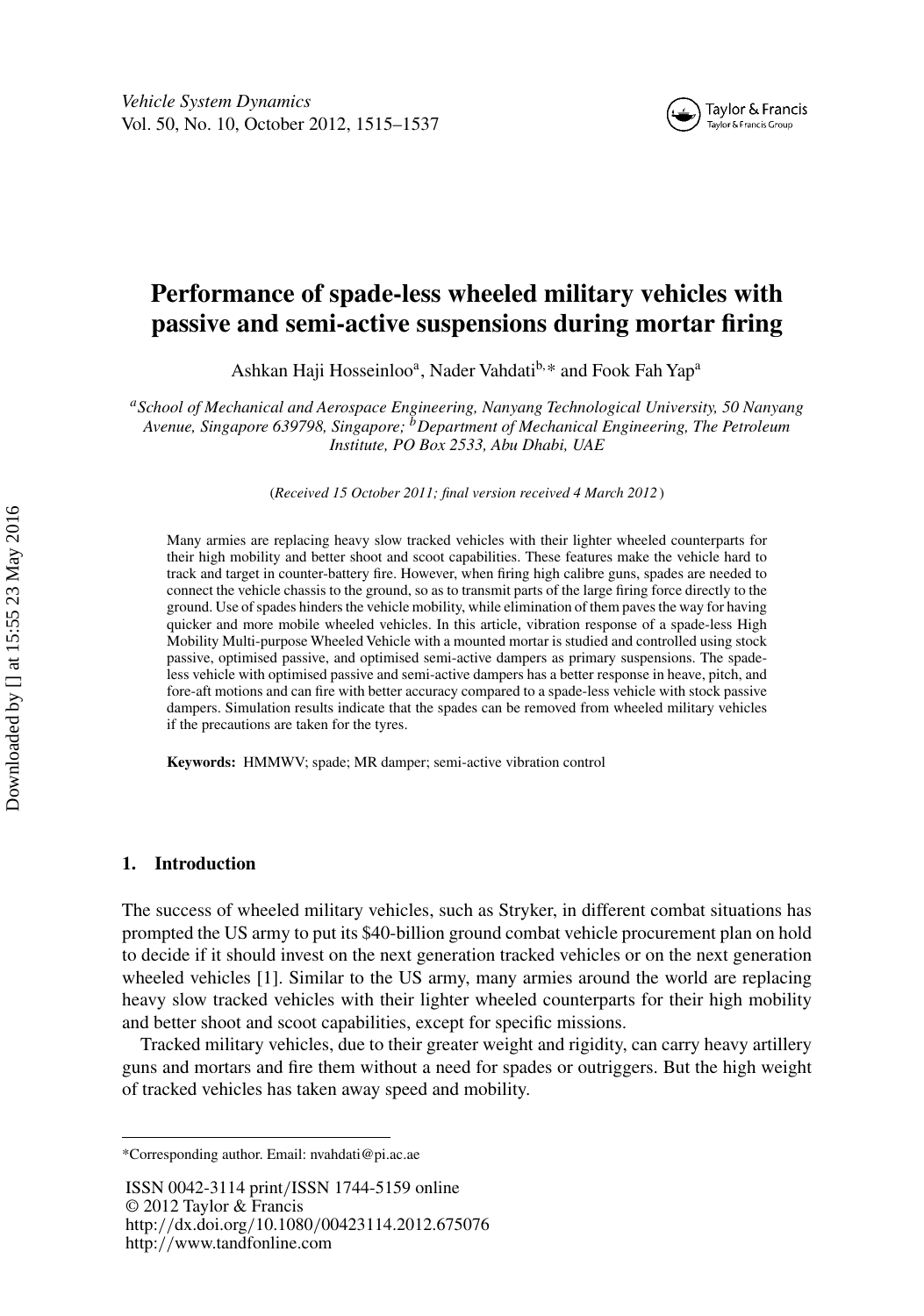On the other hand, wheeled military vehicles are light weight, mobile, and require less energy and maintenance to run. However, due to their low weight, vehicle lift-off, flip over, slide, excessive chassis vibration, and tyre blowout are possible during mortar or artillery gun firing.

To prevent wheeled military vehicles from flipping over or bursting tyres during mortar firing, spades (or outriggers) are used to connect the vehicle to the ground, so as to transmit some of the mortar firing forces to the ground. Making use of spades contradicts with the essential philosophy of fast shoot and scoot. Addition of spades to wheeled military vehicles, during mortar fire, makes the vehicle stationary and hence a target for the enemy's fire. The spades also reduce the mobility of the vehicle, make the vehicle heavier, increase fuel consumption, and result in considerable time to plant into the ground and retract after firing.

However, if the spades can be eliminated, the wheeled vehicle will be mobile and never stationary, hence hard to track and target by the enemy. This idea is strengthened by the advent of new technologies in recoil systems with low-recoil force. One of the latest technologies is Super Rapid Advanced Mortar System (SRAMS) [\[2\]](#page-21-0), with much lower recoil force in comparison to its counterparts. Therefore, research study is conducted in this article to see if spades can be eliminated by modelling a High Mobility Multi-Purpose Wheeled Vehicle (HMMWV) with a 120 mm gun (SRAMS) on it.

To this end, a multi-body dynamic model of a spade-less HMMWV with its mounted 120 mm SRAMS is developed and passive and semi-active shock absorbers are utilised as the primary suspension to control vehicle response during and after firing. The reason for considering semi-active dampers is that some of the wheeled military vehicles are already using semi-active dampers, such as magneto-rheological (MR) dampers, as their primary suspension system. Since these semi-active dampers are already there, the cost of implementation is reduced. Therefore, MR dampers could be used not only to control the vehicle chassis during manoeuvering, but also to control vehicle motion during mortar firing. M1078 and M1152 HMMWV are examples of the military vehicles that the US army awarded to the Lord Corporation for the evaluation and the installation of MR dampers as their primary suspensions [\[3,4](#page-21-0)]. The dynamic mathematical model of the HMMWV and SRAMS will be used to study the behaviour of the vehicle and its tyres during mortar firing with spades removed. The HMMWV mathematical model, control strategy, and simulation results will be discussed and presented in details in this article.

#### **2. Literature review**

Majority of the publications done on modelling, analysis and control of wheeled military vehicles are almost done only for manoeuvering purposes, rather than for integrated firing purposes. Only few studies have been carried out for analysis and control of recoil systems of the cannons, but not for cannons installed on the wheeled vehicles. In fact, it is very difficult to find many publications in this area since the military findings are usually kept confidential.

Many research studies have been conducted in the first category, i.e. modelling, analysis and control of the wheeled military vehicles over rough terrain. Sleight and Agrawal [\[5\]](#page-22-0) and Ersal *et al.* [\[6](#page-22-0)] developed some reduced dynamic models for autonomous control and ride evaluation of a HMMWV. In addition, Grujicic *et al*. [\[7\]](#page-22-0) modelled a HMMWV in the finite element modelling software ABAQUS/Explicit to investigate blast survivability and off-road performance of a HMMWV.

Control of these military vehicles for different manoeuvering criteria has been quite well studied mostly using semi-active skyhook, ground-hook, and hybrid control strategies to control semi-active primary suspensions. To this end, magneto-rheological dampers have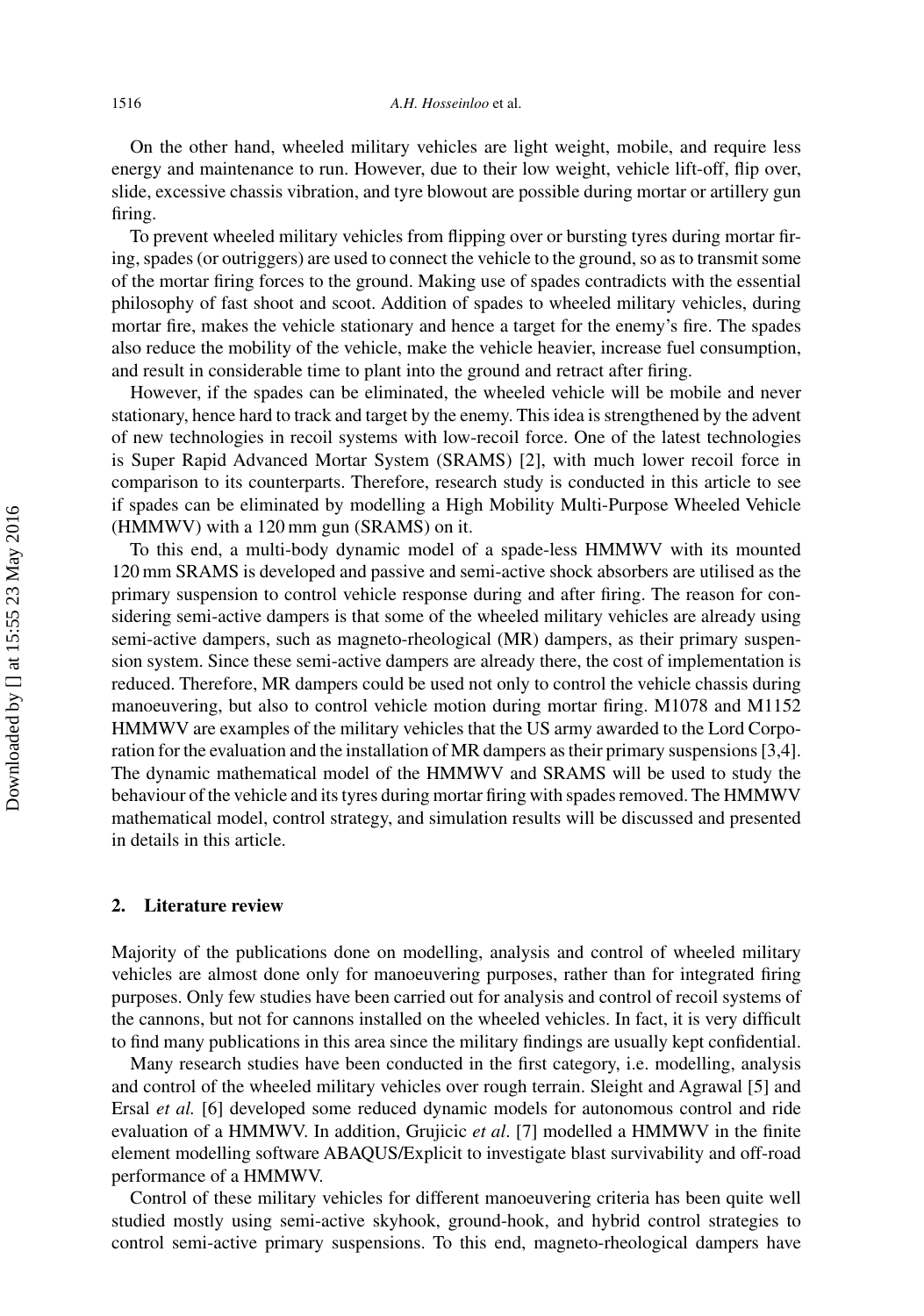been commonly employed as the semi-active primary suspension systems. Gordaninejad and Kelso [\[8\]](#page-22-0) employed Bingham plastic theory to model nonlinear behaviour of MR fluids to design a MR damper for the primary suspension of a HMMWV. Karakas *et al*. [\[9](#page-22-0)] experimentally investigated and compared the performance of a MR damper with that of an original equipment manufacturer damper as mounted in a quarter-car-test rig (representing a 1*/*4 car HMMWV) suspension. A year later, Liu *et al*. [\[10\]](#page-22-0) did an experimental study on fuzzy logic control of a quarter-car-model of a HMMWV suspension system using a MR fluid damper and compared it with skyhook method. Although the studies conducted in the first category, normally manoeuverability and ride performance, did not take the integrated firing dynamics into account, reviewing their vehicle models and control strategies was useful for the integrated firing purposes and controls in this article.

Research studies conducted on the second category, i.e. analysis and control of recoil systems of mortars only, are also of very significant importance to the vibration control of the vehicles on which the mortars are mounted.A properly designed recoil system for a mortar can significantly reduce the transmitted force felt by the trunnion. Reducing this force enables employing larger calibre guns on military vehicles, which can handle higher impulse munitions. Higher impulse guns are necessary for defeating threats at greater distances while reduced transmitted force on trunnion pins allows for lighter vehicles which consequently results in greater mobility, deployability, and range. One of the mechanisms used to control recoil in recoil systems is fire out-of-battery (FOOB) mechanism. This mechanism, known also as soft recoil, can reduce the firing impulses by pre-accelerating (direction opposite of conventional recoil) the recoiling parts before ignition.Ahmadian and Poynor [\[11](#page-22-0)] studied MR dampers for controlling recoil dynamics. They showed that the recoil force increases and the recoil stroke decreases nonlinearly with an increase in the damping force. A year later, Ahmadian *et al*. [\[12\]](#page-22-0) did an analytical study on FOOB recoil systems followed by their experimental work [\[13](#page-22-0)]. They concluded that when compared to conventional dampers, MR dampers can overcome firing faults of a FOOB system, namely pre-fire, hang-fire, and misfire, to a good extent. Hu *et al*. [\[14\]](#page-22-0) tried to find an accurate nonlinear model for a recoil system equipped with MR dampers and studied its controllability under high impact loads.

Since the recoil cycle is very fast, usually about a few hundred milliseconds, the response time of the MR dampers becomes important and needs to be considered. Hu *et al*. [\[15\]](#page-22-0) did a comprehensive study on the response evaluation of a MR gun recoil damper and its controllability under three control strategies, namely on-off, proportional-integral-derivative, and adaptive fuzzy control methods. Furthermore, Lijie *et al*. [\[16](#page-22-0)] did a similar investigation on modelling, adjustability and controllability of a MR gun recoil damper and tried to improve its response time and tracking ability by making use of different control strategies.

The objectives of the future combat system programme call for similar lethality to a current heavy tank but on an extremely lightweight vehicle of nominally 20 tonnes [\[17\]](#page-22-0). Prior experience with the M551 Sheridan, a light tank first put into production by the USA in 1966, raises concern that firing large calibre armaments from light vehicles may result in unacceptable crew discomfort and vehicular reaction during recoil [\[17\]](#page-22-0). But now, by the advent of the new technologies in military munitions and recoil systems, the trend towards lighter vehicles does not seem unachievable. FOOB, double recoil, the Davis gun, and active recoil mitigation suspension are a few of new integrated technologies being employed. One of the most recent recoil system technologies is SRAMS [\[2](#page-21-0)]. By employing special blast diffuser and newest technologies, the manufacturer claims to have the world's best mortar system with a recoil force of less than 14 tonnes when firing a 120 mm standard bomb at charge 9, directly measured from the pressure sensors mounted in the barrel [\[2\]](#page-21-0). This great achievement enlightens the possibility of mounting such mortars on light wheeled vehicles like HMMWVs, more than ever.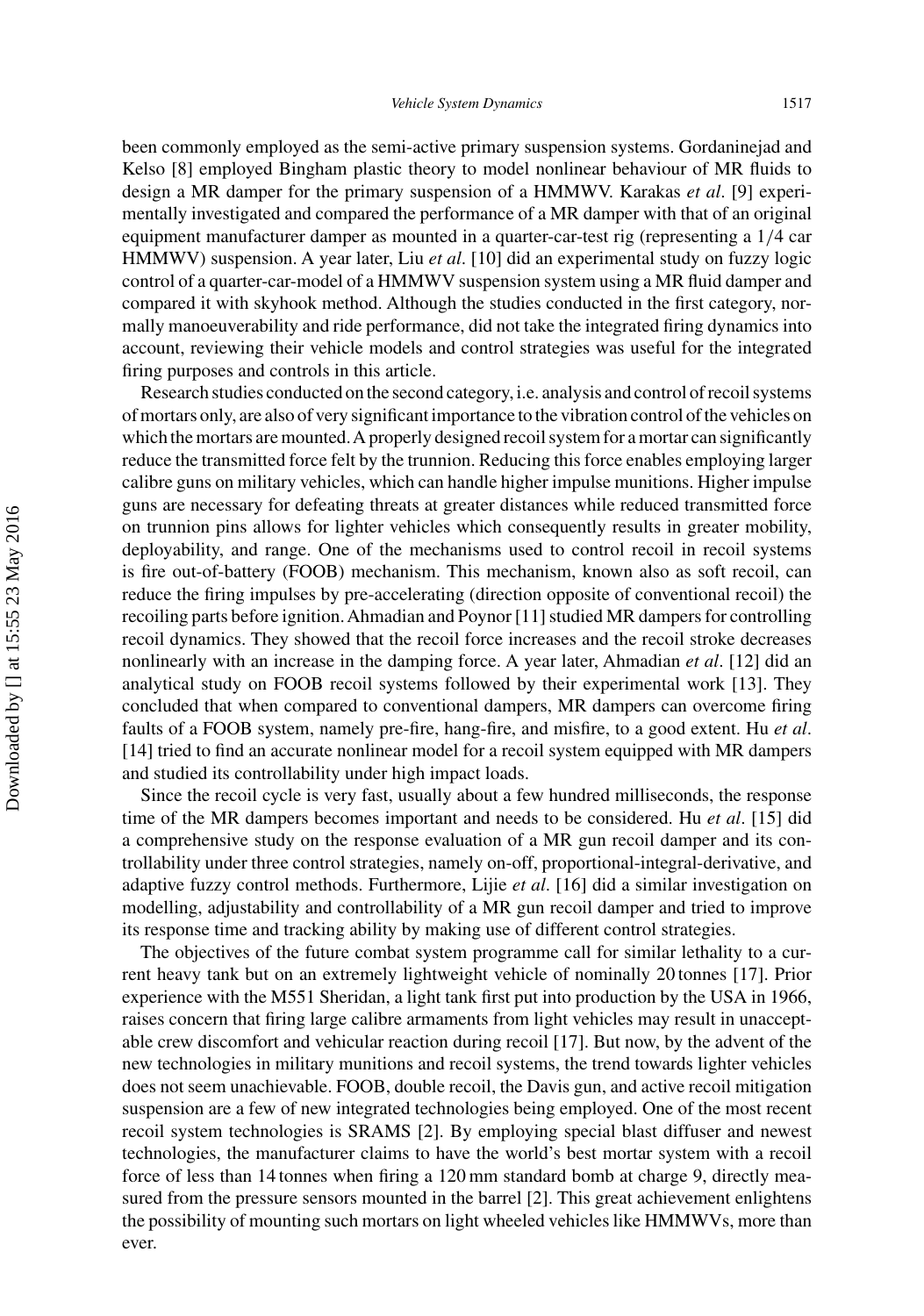The authors could not find any published research on dynamic analysis and control of integrated mortar-wheeled vehicle systems. Moreover, there is an urgent need for more vehicle mobility and deployability in military technologies. Therefore, the authors decided to conduct a study to see if spades can be eliminated from light wheeled military vehicles such as a HMMWV, during mortar fire.

# **3. 2-D Heave/pitch/fore-aft spade-less vehicle model**

# **3.1.** *System modelling*

HMMWV is one of those popular military wheeled vehicles on which numerous mortars and artillery guns have been mounted. Figure 1 shows a typical HMMWV with a mounted SRAMS on it.

To study and control vehicle response during firing, a mathematical model representative of the integrated spade-less mortar-vehicle system has been developed. Since the vehicle-mortar system is considered to be symmetric, a two-dimensional (2-D) model is used rather than a three-dimensional one. The model as shown in Figure [2](#page-5-0) consists of a five degrees-of-freedom vehicle model integrated with a one degree-of-freedom mortar system. The mortar system is rigidly pivoted and secured to the vehicle chassis through its platform; however, its elevation angle can be varied before firing to any desired value by its hydraulic system, but once the elevation angle  $\alpha$  is chosen, the angle  $\alpha$  between the chassis and the mortar, remains constant during mortar firing. Vehicle degrees-of-freedom are rear and front tyre vertical deflections, and chassis heave, pitch, and fore-aft motions, designated by  $y<sub>tr</sub>, y<sub>tr</sub>, y<sub>g</sub>, \theta$  and *x*, respectively. Recoil mass displacement relative to the barrel is designated by *x*r. All other parameters used in Figure [2](#page-5-0) are described in the nomenclature.

Since the mortar system is rigidly connected to the vehicle chassis and the elevation angle  $\alpha$  once chosen, remains the same during firing, it is decided to combine the mortar and chassis masses and find the combined centre of gravity (cg) location, combined mass, and mass moment of inertia. For this purpose, a multi-body model of the mortar–chassis system is illustrated in Figure [3](#page-5-0) and the equations relating these properties are derived in Section 3.2. All the parameters are defined in the nomenclature.



Figure 1. HMMWV with mounted SRAMS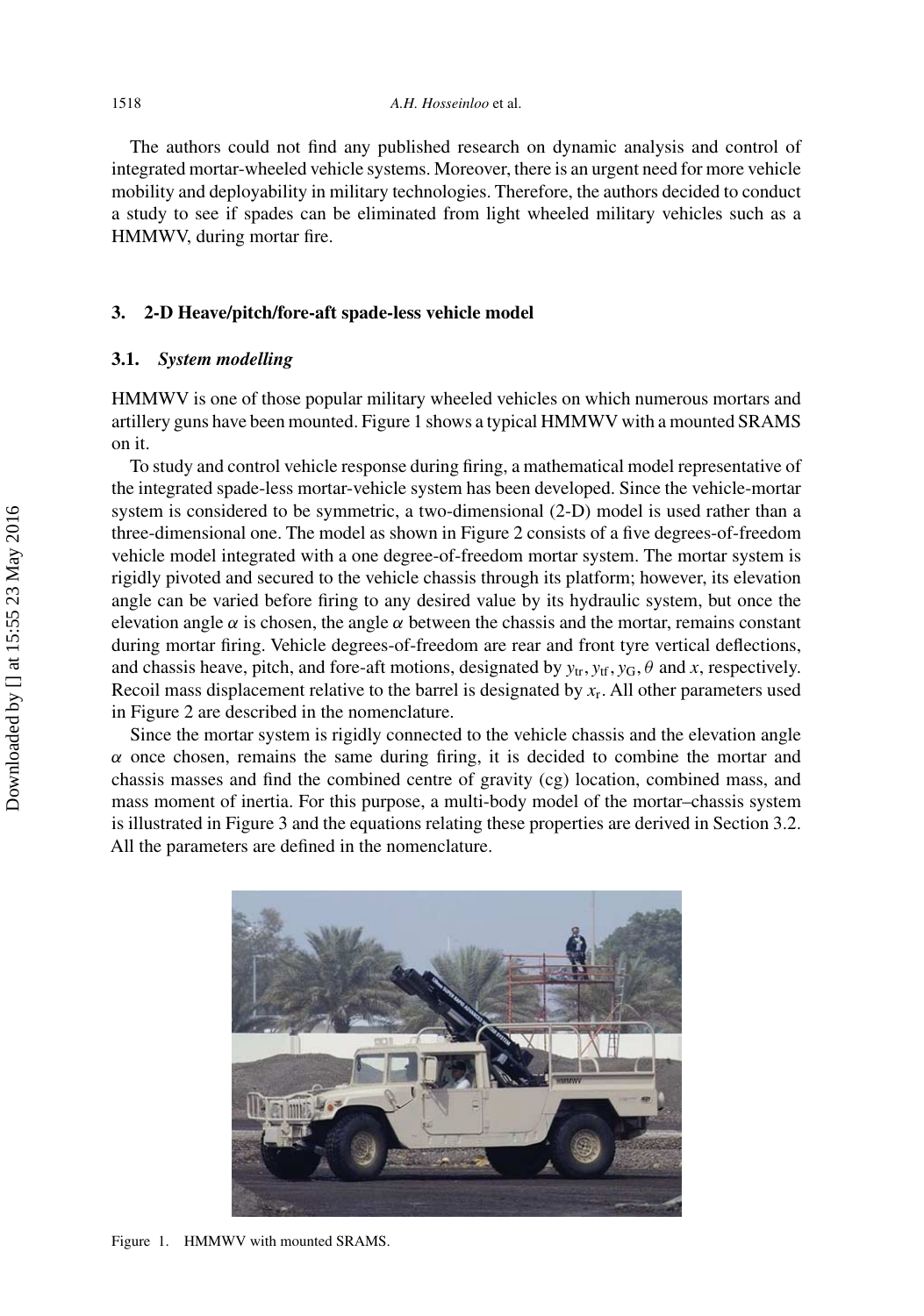<span id="page-5-0"></span>

Figure 2. Schematic 2-D model of a HMMWV with mounted SRAMS.



Figure 3. Multi-body mortar-chassis model.

# **3.2.** *Combined mortar–chassis system parameters*

In this section, combined mortar–chassis system parameters (mass, mass moment of inertia, cg location, etc.) are derived using mortar and chassis parameters. From elementary physics and geometry shown in Figure 3, one can easily compute the combined system mass and its distances from rear and front tyres as shown below:

$$
m_{\rm c} = m_{\rm ch} + m_{\rm mor},\tag{1}
$$

$$
b = \frac{m_{\text{mor}}[f\cos\alpha + (e - h)] + m_{\text{ch}}e}{(m_{\text{mor}} + m_{\text{ch}})},
$$
\n(2)

$$
a = L - b.\tag{3}
$$

Furthermore, combined system mass moment of inertia and vertical distances from its centre of gravity to mortar connection point, rear and front suspensions can be derived, respectively as follows:

$$
I_{c} = I_{\text{mor}} + m_{\text{mor}}[(f \sin \alpha + h_{c})^{2} + (b - e + h - f \cos \alpha)^{2}]
$$
  
+ 
$$
I_{\text{ch}} + m_{\text{ch}}[(e - b)^{2} + y_{\text{cg}}^{2}],
$$
 (4)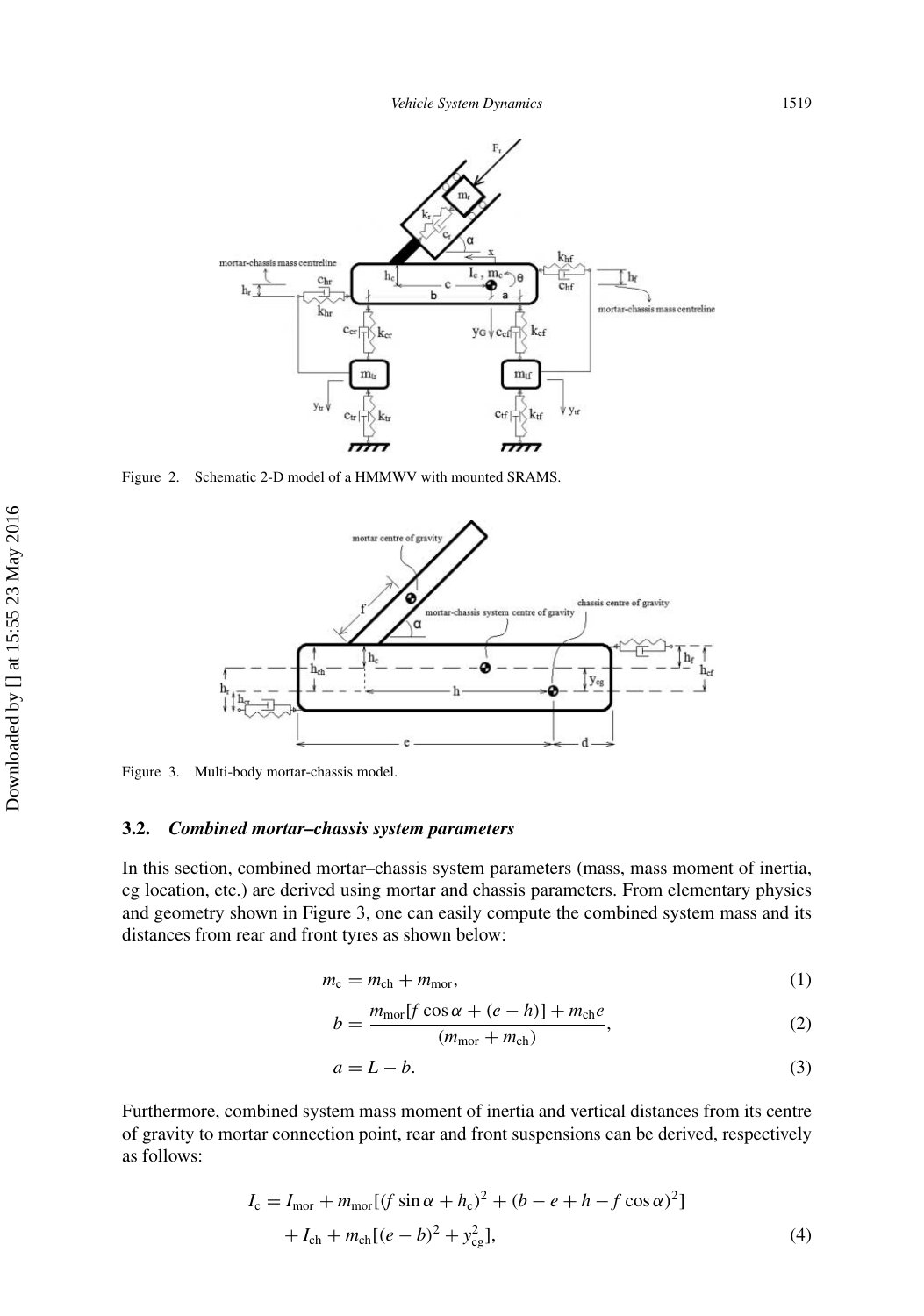<span id="page-6-0"></span>1520 *A.H. Hosseinloo* et al.

$$
h_{\rm c} = h_{\rm ch} - y_{\rm cg},\tag{5}
$$

$$
h_{\rm r} = h_{\rm cr} + y_{\rm cg},\tag{6}
$$

and,

$$
h_{\rm f} = h_{\rm cf} - y_{\rm cg},\tag{7}
$$

where  $y_{cg}$  is defined as:

$$
y_{cg} = \left(\frac{m_{\text{mor}}}{m_{\text{mor}} + m_{\text{ch}}}\right) (f \sin \alpha + h_{\text{ch}}). \tag{8}
$$

And finally, one can obtain the horizontal distance from the centre of gravity of the combined system to the mortar connection point as:

$$
c = b - (e - h). \tag{9}
$$

Now all the combined mortar-vehicle parameters are available from separate parameters of mortar and chassis. Using these parameters, equations of motion of the system are derived in Section 3.3.

# **3.3.** *System dynamic equations*

Governing dynamic equations of motion for the model shown in Figure [2](#page-5-0) can be derived by applying Newton's second law. In the derivation procedure, the pitch angle is assumed small and due to this assumption, some of the trigonometric functions can be linearised and simplified. After solving the system of equations, it will be seen that this assumption is acceptable. Direct application of Newton's second law for the chassis heave displacement will result in:

$$
(k_{\rm r}x_{\rm r} + c_{\rm r}\dot{x}_{\rm r})\sin\alpha + m_{\rm c}g - k_{\rm cr}(y_{\rm G} + b\theta - y_{\rm tr}) - c_{\rm cr}(\dot{y}_{\rm G} + b\dot{\theta} - \dot{y}_{\rm tr})
$$

$$
-k_{\rm cf}(y_{\rm G} - a\theta - y_{\rm tf}) - c_{\rm cf}(\dot{y}_{\rm G} - a\dot{\theta} - \dot{y}_{\rm tf}) = m_{\rm c}\ddot{y}_{\rm G}.
$$
(10)

Equation of motion for the chassis pitch motion will be as follows:

$$
(k_{\rm r}x_{\rm r} + c_{\rm r}\dot{x}_{\rm r})(c\sin\alpha + h_{\rm c}\cos\alpha) + (k_{\rm hr}x + c_{\rm hr}\dot{x})(b\theta + h_{\rm r}) - (k_{\rm hf}x + c_{\rm hf}\dot{x})(a\theta + h_{\rm f})
$$
  
\n
$$
-b[k_{\rm cr}(y_{\rm G} + b\theta - y_{\rm tr}) + c_{\rm cr}(\dot{y}_{\rm G} + b\dot{\theta} - \dot{y}_{\rm tr})] + a[k_{\rm cf}(y_{\rm G} - a\theta - y_{\rm tf})
$$
  
\n
$$
+ c_{\rm cf}(\dot{y}_{\rm G} - a\dot{\theta} - \dot{y}_{\rm tf})] = I_{\rm c}\ddot{\theta}.
$$
\n(11)

Furthermore, Newton's second law for the chassis fore-aft motion leads to the following equation:

$$
(k_{\rm r}x_{\rm r} + c_{\rm r}\dot{x}_{\rm r})\cos\alpha - (k_{\rm hr}x + c_{\rm hr}\dot{x}) - (k_{\rm hf}x + c_{\rm hf}\dot{x}) = m_{\rm c}\ddot{x}.\tag{12}
$$

Governing equations for the rear and front tyre deflections are also found to be as follows, respectively:

$$
m_{\rm tr}g + k_{\rm cr}(y_{\rm G} + b\theta - y_{\rm tr}) + c_{\rm cr}(\dot{y}_{\rm G} + b\theta - \dot{y}_{\rm tr}) - k_{\rm tr}y_{\rm tr} - c_{\rm tr}\dot{y}_{\rm tr} = m_{\rm tr}\ddot{y}_{\rm tr},\tag{13}
$$

and,

$$
m_{\rm tf}g + k_{\rm cf}(y_{\rm G} - a\theta - y_{\rm tf}) + c_{\rm cf}(\dot{y}_{\rm G} - a\dot{\theta} - \dot{y}_{\rm tf}) - k_{\rm tf}y_{\rm tf} - c_{\rm tf}\dot{y}_{\rm tf} = m_{\rm tf}\ddot{y}_{\rm tf}.
$$
 (14)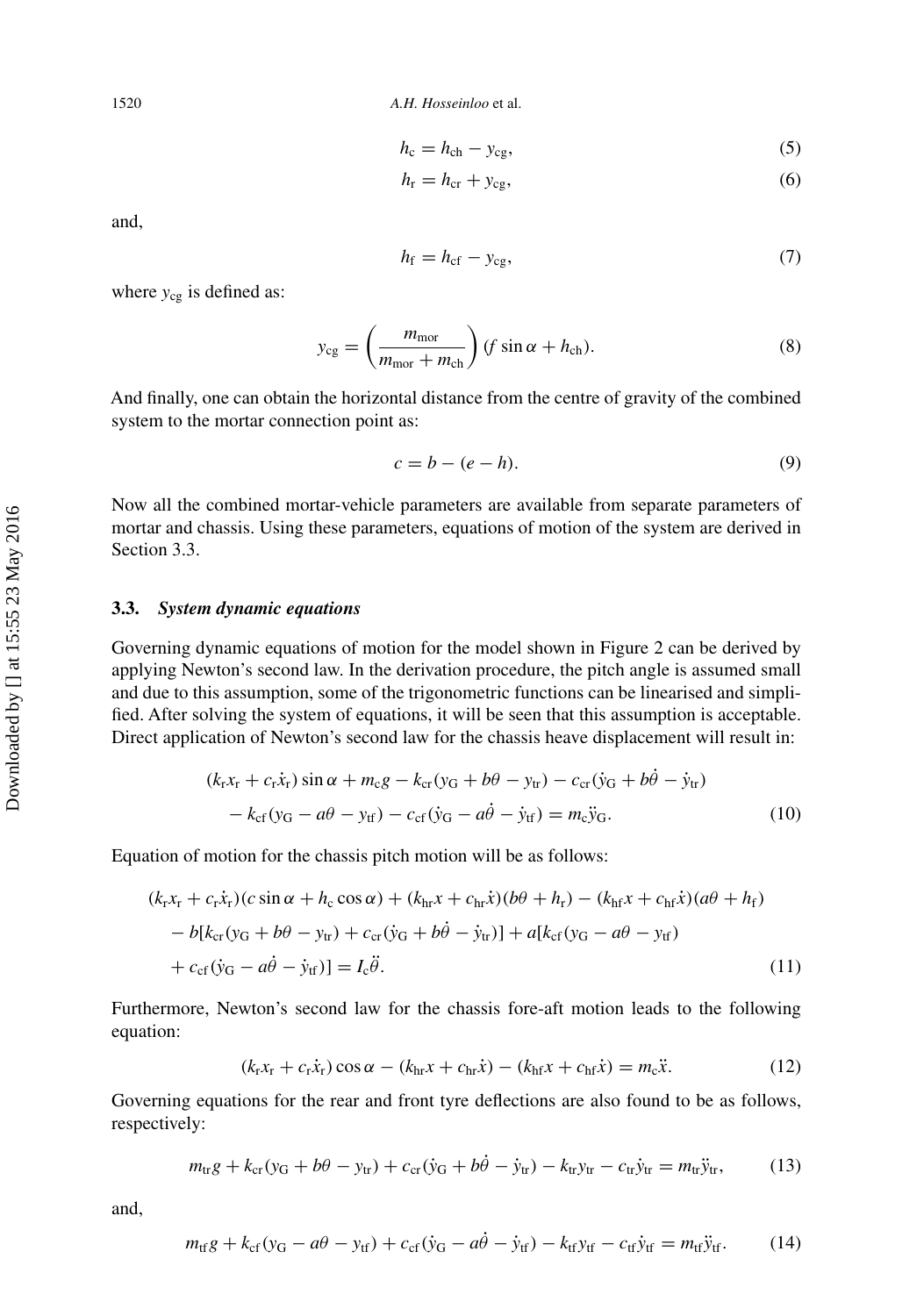<span id="page-7-0"></span>And finally, equation of motion for the recoil system will be as follows:

$$
F_{\rm r} - k_{\rm r}x_{\rm r} - c_{\rm r}\dot{x}_{\rm r} + m_{\rm r}g\sin\alpha
$$
  
=  $m_{\rm r}[{\bf a}_{\rm con} + {\bf a}_{\rm rel} + \omega \times (\omega \times {\bf r}) + \alpha \times {\bf r} + 2\omega \times {\bf v}_{\rm rel}]_{\rm projection\ on\ x_{\rm r}}\text{ axis}$   
=  $m_{\rm r}[(\ddot{y}_{\rm G} + c\ddot{\theta} + h_{\rm c}\dot{\theta}^2)\hat{j} + (\ddot{x} + h_{\rm c}\ddot{\theta} - c\dot{\theta}^2)\hat{i} + \ddot{x}_{\rm r} + r\dot{\theta}^2]_{\rm projection\ on\ x_{\rm r}}\text{ axis}$   
=  $m_{\rm r}[(\ddot{y}_{\rm G} + c\ddot{\theta})\sin\alpha + (\ddot{x} + h_{\rm c}\ddot{\theta})\cos\alpha + \ddot{x}_{\rm r}].$  (15)

In Equation (15),  $\mathbf{a}_{\text{con}}, \mathbf{a}_{\text{rel}}, \boldsymbol{\alpha}, \boldsymbol{\omega}, \mathbf{v}_{\text{rel}},$  and **r**, are absolute acceleration vector of mortar connection point to the chassis, relative acceleration vector of the recoil mass in the coordinates attached to the mortar with the origin at its connection point, angular pitch acceleration vector, angular pitch velocity vector, relative velocity vector of the recoil mass in the aforementioned coordinates, and the displacement vector of the recoil mass in that coordinate system, respectively. Here,  $\hat{i}$  and  $\hat{j}$  are the fixed unit vectors in the direction of chassis fore-aft (horizontal) and heave (vertical) displacements.

#### **3.4.** *Nonlinear terms*

In Equation [\(11\)](#page-6-0), there are four nonlinear terms resulting from the products  $(k<sub>hr</sub>x + c<sub>hr</sub>x)(b\theta + c$  $h_r$ ) and  $(k<sub>hf</sub>x + c<sub>hf</sub>x)(a\theta + h_f)$ . However, since the pitch angle is very small (refer to Figure [7\)](#page-14-0),  $a\theta$  and  $b\theta$  will be much smaller than  $h_f$  and  $h_r$ , hence they can be neglected in the above two products.

In Equation (15), there are some more nonlinear terms, namely  $c\dot{\theta}^2$ ,  $h_c\dot{\theta}^2$ , and  $r\dot{\theta}^2$ . These terms are assumed small and thus negligible, and then their being negligible is proven by contradiction. To this, the equations of the motion are solved by the assumption that the nonlinearities are negligible. Then, the nonlinear acceleration term  $c\dot{\theta}^2$  is plotted (Figure [5\)](#page-12-0) along with the other linear acceleration terms in Equation (15), namely pitch, heave, and foreaft accelerations. Finally, according to the plotted figure, it is shown that the nonlinear terms are negligible in comparison to the linear terms. If the assumption was not correct, the value of the nonlinear term should not have been found to be negligible, and thus, the assumption of them being negligible is correct by contradiction. Moreover,  $h_c$  and  $r$  are of the same order as *c*, and hence,  $h_c\dot{\theta}^2$  and  $r\dot{\theta}^2$  are also assumed negligible.

#### **3.5.** *State space equations*

In order to have a compact form of equations and also for the ease of mathematical manipulation, equations of motion derived in Section 3.3 are rewritten in matrix form as below:

$$
\mathbf{M}\ddot{z} + \mathbf{C}\dot{z} + \mathbf{K}z = r_{\mathbf{d}},\tag{16}
$$

where *z* is the displacement vector defined as:

$$
z = [y_G \theta x y_{tr} y_{tf} x_r]^T. \tag{17}
$$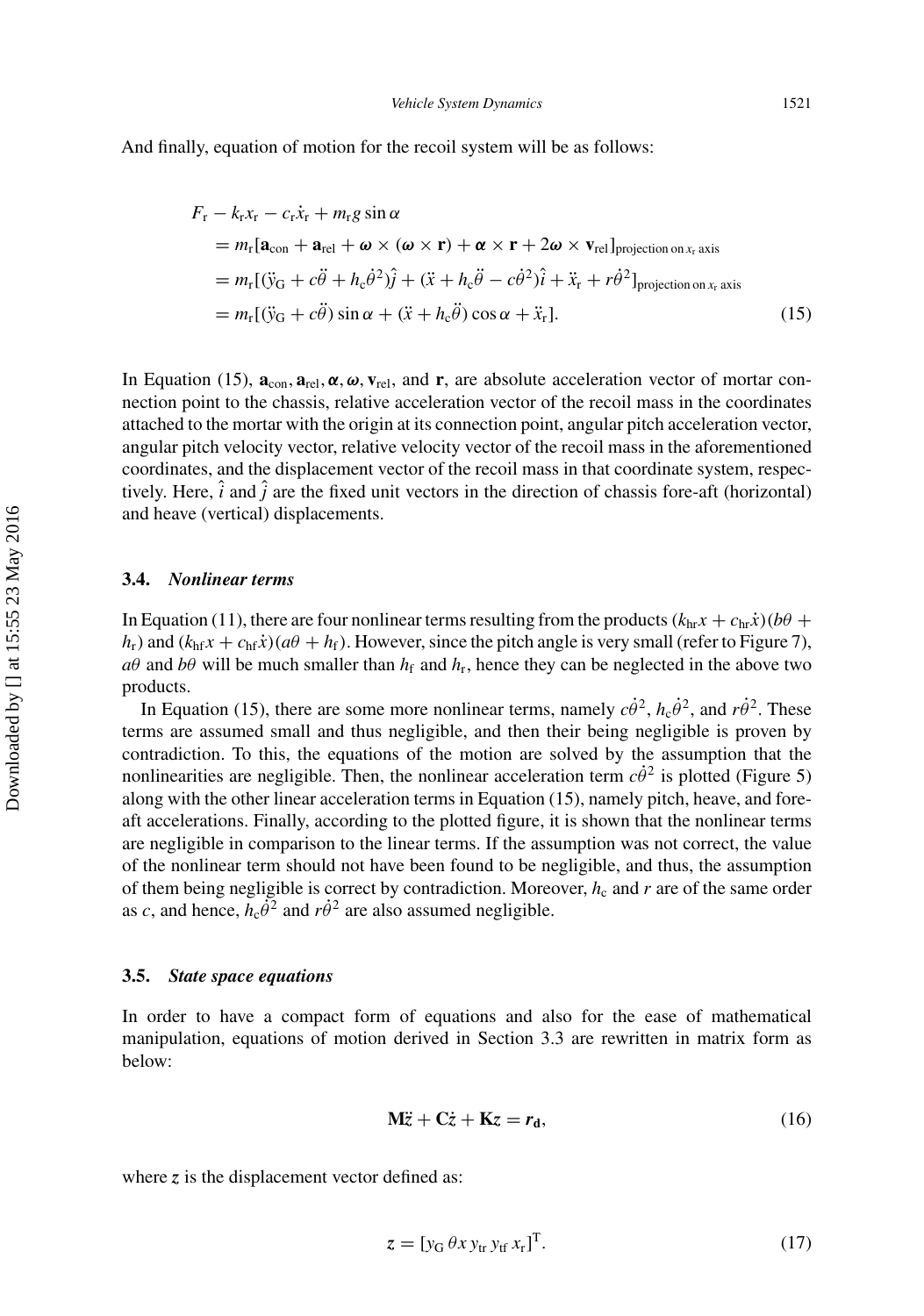In Equation [\(16\)](#page-7-0), **M**, **K**, and **C** are mass, stiffness, and damping matrices, respectively, and are defined in Equations (18)–(20):

$$
\mathbf{M} = \begin{bmatrix}\n m_c & 0 & 0 & 0 & 0 & 0 \\
0 & I_c & 0 & 0 & 0 & 0 \\
0 & 0 & m_c & 0 & 0 & 0 \\
0 & 0 & 0 & m_{tr} & 0 & 0 \\
0 & 0 & 0 & 0 & m_{rf} & 0 \\
m_r \sin \alpha & m_r c \sin \alpha + m_r h_c \cos \alpha & m_r \cos \alpha & 0 & 0 \\
k_{cr} + k_{cr} & b k_{cr} - a k_{cr} & b k_{cr} - a k_{cr} & b k_{cr} + a^2 k_{cr} & h_f k_{hf} - h_r k_{hr} & -b k_{cr} & a k_{cr} & -k_r (c \sin \alpha + h_c \cos \alpha) \\
0 & 0 & k_{hf} + k_{hr} & 0 & 0 & -k_r \cos \alpha \\
-k_{cr} & -b k_{cr} & 0 & 0 & k_{cr} + k_{tr} & 0 & 0 \\
-k_{cr} & a k_{cr} & 0 & 0 & 0 & k_{c} + k_{tr} & 0 \\
0 & 0 & 0 & 0 & 0 & k_r\n\end{bmatrix},
$$
\n(18)

and,

$$
\mathbf{C} = \begin{bmatrix} c_{cr} + c_{cf} & bc_{cr} - ac_{cf} & 0 & -c_{cr} & -c_{cf} & -c_{r} \sin \alpha \\ bc_{cr} - ac_{cf} & b^2 c_{cr} + a^2 c_{cf} & h_f c_{hf} - h_r c_{hr} & -bc_{cr} & ac_{cf} & -c_{r} (c \sin \alpha + h_c \cos \alpha) \\ 0 & 0 & c_{hf} + c_{hr} & 0 & 0 & -c_{r} \cos \alpha \\ -c_{cr} & -bc_{cr} & 0 & c_{cr} + c_{tr} & 0 & 0 \\ -c_{cf} & ac_{cf} & 0 & 0 & c_{cf} + c_{tf} & 0 \\ 0 & 0 & 0 & 0 & c_{r} & 0 \end{bmatrix}_{6 \times 6}_{(20)}
$$

In Equation [\(16\)](#page-7-0),  $r_d$  is the vector of body forces and firing force that can be written as below:

$$
\boldsymbol{r_d} = [m_c g \ 0 \ 0 \ m_{tr} g \ m_{tf} g \ F_r + m_r g \sin \alpha]^T. \tag{21}
$$

It is normally more convenient to transfer differential equations into state space format in order to reduce the order of differentiation. Equation [\(16\)](#page-7-0) is a set of six scalar second-order differential equations which can be transformed to 12 first-order differential equations if transferred to the state space form. Thus, if Equation [\(16\)](#page-7-0) is rewritten as:

$$
\ddot{z} = -M^{-1}C\dot{z} - M^{-1}Kz + M^{-1}r_d,
$$
\n(22)

and state vector is set to:

$$
\boldsymbol{x}_{12\times1} = \begin{bmatrix} z^{\mathrm{T}} & \dot{z}^{\mathrm{T}} \end{bmatrix}^{\mathrm{T}} \tag{23}
$$

then, the state space equations will be as follows:

$$
\dot{x} = Ax + R_d. \tag{24}
$$

In Equation (24), state matrix  $(A)$  and disturbance matrix  $(R_d)$  are defined as below:

$$
\mathbf{A}_{12\times12} = \begin{bmatrix} 0_{6\times6} & \mathbf{I}_{6\times6} \\ -\mathbf{M}^{-1}\mathbf{K} & -\mathbf{M}^{-1}\mathbf{C} \end{bmatrix},\tag{25}
$$

$$
\mathbf{R}_{\mathbf{d}_{12\times1}} = \begin{bmatrix} 0_{6\times6} \\ \mathbf{M}^{-1} \end{bmatrix} r_{\mathbf{d}}.
$$
 (26)

The output will be the first six rows of the state vector (six degrees-of-freedom of the system) and their accelerations that can be calculated by making use of the state vector and Equation (22). In Section 4, the control strategy used to control the vehicle during firing will be discussed.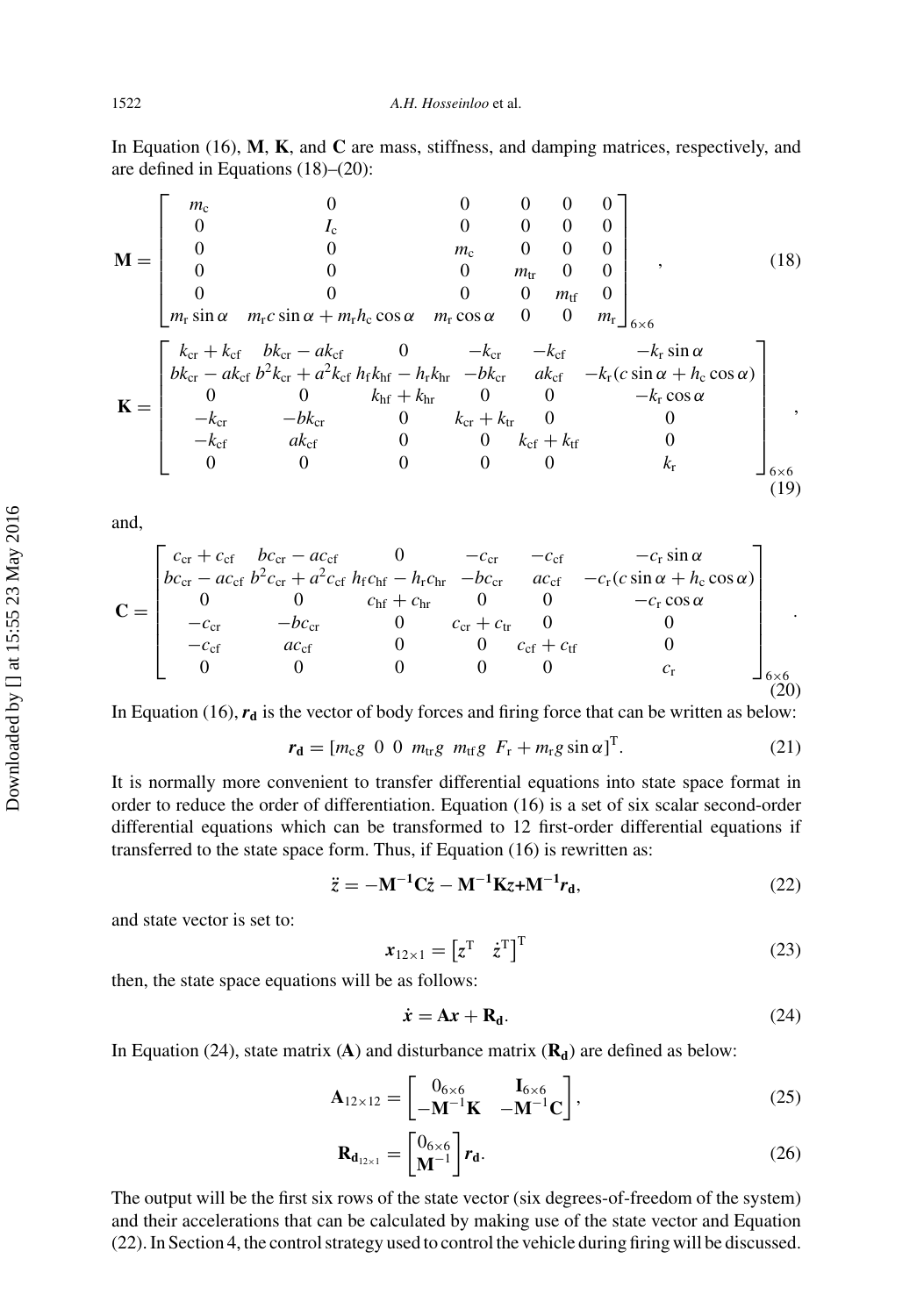# <span id="page-9-0"></span>**4. Primary suspensions**

The function of a primary suspension system is to isolate the vehicle chassis from road disturbances, improve ride comfort, provide road holding and stability of the vehicle, and in this article, an additional requirement is needed which is to control chassis motion during mortar firing. In this article, three different primary suspension systems have been considered for the control of vehicle chassis during mortar fire and they are:

- (1) Existing stock passive dampers
- (2) Passive dampers optimised for firing
- (3) Semi-active dampers optimised for firing

# **4.1.** *Stock passive dampers*

Passive dampers, as the primary suspensions, are the most common and cheapest suspensions compared to semi-active and active suspensions. However, utilising passive dampers always lead to a compromise in road holding, handling and ride comfort of the vehicle. Since spades are used in most military vehicles, passive dampers are not optimised for mortar firing but only ride, and road handling and holding. With the removal of the spades, more compromise on the damping value of passive dampers need to be made in order to not only provide good ride, road holding and handling, but also mortar firing. The numerical value for existing stock dampers used for simulations in this study is given in Table 1.

# **4.2.** *Passive dampers optimised for firing*

Since the current HMMWVs use spades to take the artillery gun reaction loads, the stock dampers are not optimised for artillery gun or mortar firing but for ride, road handling and holding. In our study, spades are removed; therefore, the passive dampers damping levels need to be optimised for mortar firing. To optimise the passive dampers for mortar firing, the dampers' damping coefficients are increased till the tyre forces reach their blowout threshold load. Thus, the obtained damping coefficient for a single damper in this study is 16, 200 N.s.m−1. This means an 80% increase in the already stiff stock dampers of the military vehicles which in turn significantly deteriorates the ride comfort of the vehicle. Despite this enormous increase in damping, the optimised passive dampers are investigated in this study with the hope of improving the body of the knowledge in this area and also for comparison with the optimised semi-active dampers.

| Parameter symbol | Value                                   | Parameter symbol | Value             |
|------------------|-----------------------------------------|------------------|-------------------|
| $m_{\rm ch}$     | $1810 \text{ kg}$                       | $c_{cf}$         | $9000 N.s.m^{-1}$ |
| $m_{\rm tr}$     | $181 \text{ kg}$                        | $c_{\rm tr}$     | $4000 N.s.m-1$    |
| $m_{\rm tf}$     | $181 \text{ kg}$                        | $c_{\text{tf}}$  | $4000 N.s.m-1$    |
| $I_{\rm ch}$     | $2976 \,\mathrm{kg} \cdot \mathrm{m}^2$ | L                | 3.3 <sub>m</sub>  |
| $k_{cr}$         | $163,300$ N.m <sup>-1</sup>             | $\epsilon$       | 2 <sub>m</sub>    |
| $k_{\rm cf}$     | $163,300$ N.m <sup>-1</sup>             | $h_{ch}$         | 0.2 <sub>m</sub>  |
| $k_{\rm tr}$     | $463,800$ N.m <sup>-1</sup>             | $h_{cf}$         | $-0.2 m$          |
| $k_{\rm tf}$     | $463,800$ N.m <sup>-1</sup>             | $h_{cr}$         | 0.2 <sub>m</sub>  |
| $c_{cr}$         | $9000 N.s.m-1$                          |                  |                   |

Table 1. The vehicle parameters for the full-scale half-HMMWV model.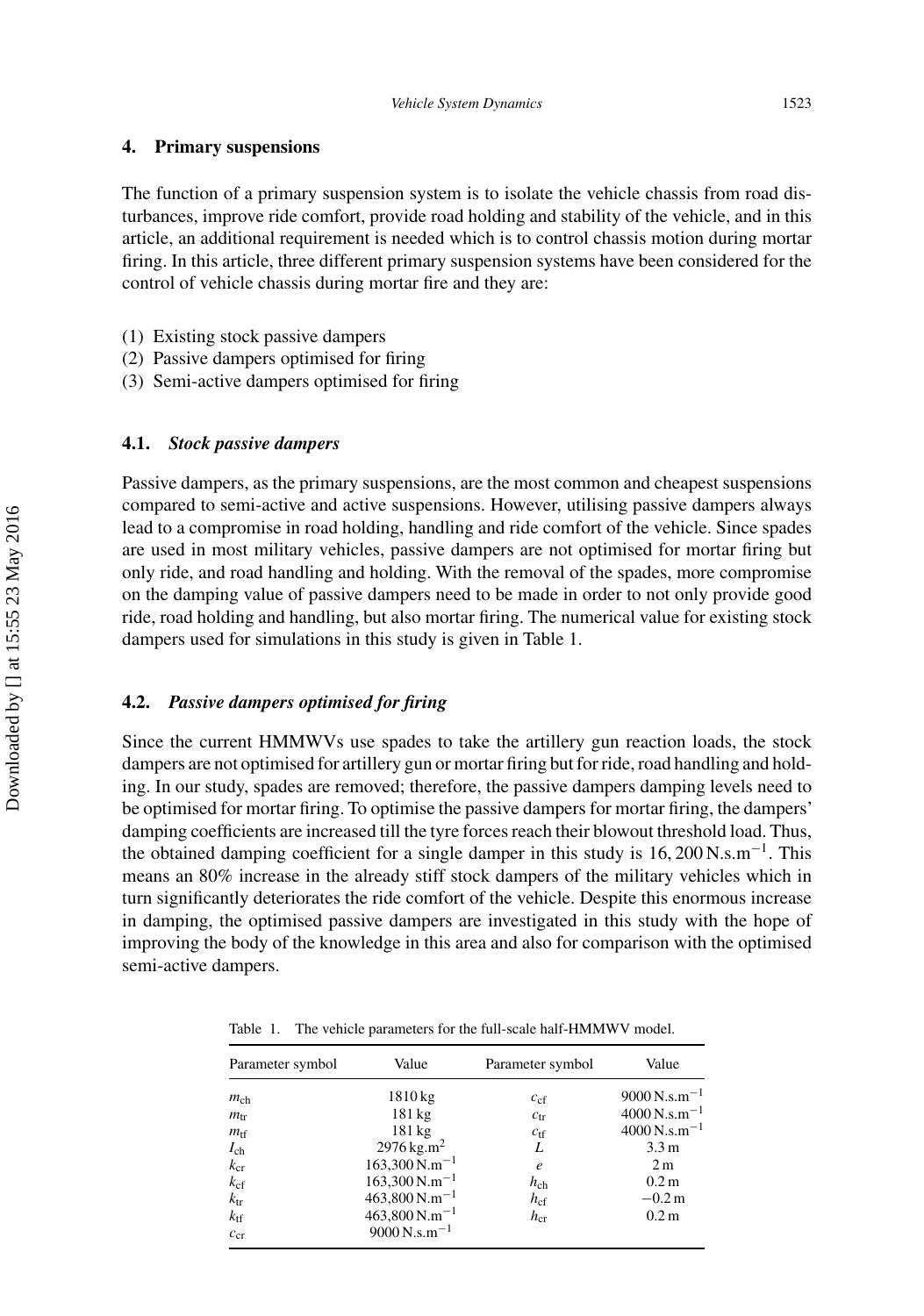# <span id="page-10-0"></span>**4.3.** *Semi-active dampers optimised for firing*

Among different primary suspensions, active suspensions, utilising an actuator and sensors, have the best performance but they are very costly and not reliable compared to their passive and semi-active counterparts, thus not considered in this study. Semi-active dampers have most of the active suspension advantages while being low-cost and reliable. Moreover, most of the HMMWVs are being retrofitted with MR dampers, as their primary suspensions are normally operating in the semi-active mode. Therefore, semi-active dampers have been considered for this project.

To control the semi-active dampers, one of the most commonly used control policies is skyhook control which was first introduced in 1974 [\[18](#page-22-0)]. Skyhook damper is a fictitious damper that fixes the vehicle chassis to an inertial reference in the sky (Figure 4). The semi-active skyhook control policy is mathematically expressed as below,

$$
c_{sa} = \begin{cases} \frac{c_{sky}\dot{y}}{(\dot{y} - \dot{y}_b)} c_{sky}, & \dot{y}(\dot{y} - \dot{y}_b) > 0\\ c_{min}, & \dot{y}(\dot{y} - \dot{y}_b) \le 0 \end{cases},
$$
(27)

where  $c_{sa}$  and  $c_{sky}$  are damping coefficients of semi-active damper and ideal skyhook damper, respectively. Here,  $c_{\text{min}}$  is the minimum semi-active damper damping coefficient, *y* and *y*<sub>b</sub> are the mass and base displacements as shown in Figure 4 and  $\dot{y}$  and  $\dot{y}_b$  are their time derivatives.

Semi-active skyhook control strategy is utilised in this article to suppress and control the vehicle motion during and after mortar firing. The continuous skyhook control is applied to both rear and front suspensions and the results are presented in Section 5. The semi-active dampers are optimised with the same method as the passive dampers are optimised with. The optimised semi-active dampers have skyhook damping coefficient equal to  $11,000 \text{ N.s.m}^{-1}$ .

Stiffness and damping of the vehicle in the horizontal direction have two components; one is constant and resulting from the rubber bushings and other constant sources and the other part is the horizontal portion of the vertical stiffness and damping resulting from deviation of the suspension from its vertical position. The latter part is inherently variable and dependent on the deviation angle of the vertical suspension spring and damper, but for simplicity and avoiding nonlinearity, it is assumed to be a constant percentage of the vertical suspension (it will be further addressed in Section 5.1). Therefore, this part of the horizontal damping will be also subjected to the skyhook control as it is inherently a percentage of the suspension dampers.



Figure 4. Schematic figure of: (a) ideal skyhook and (b) semi-active skyhook configurations.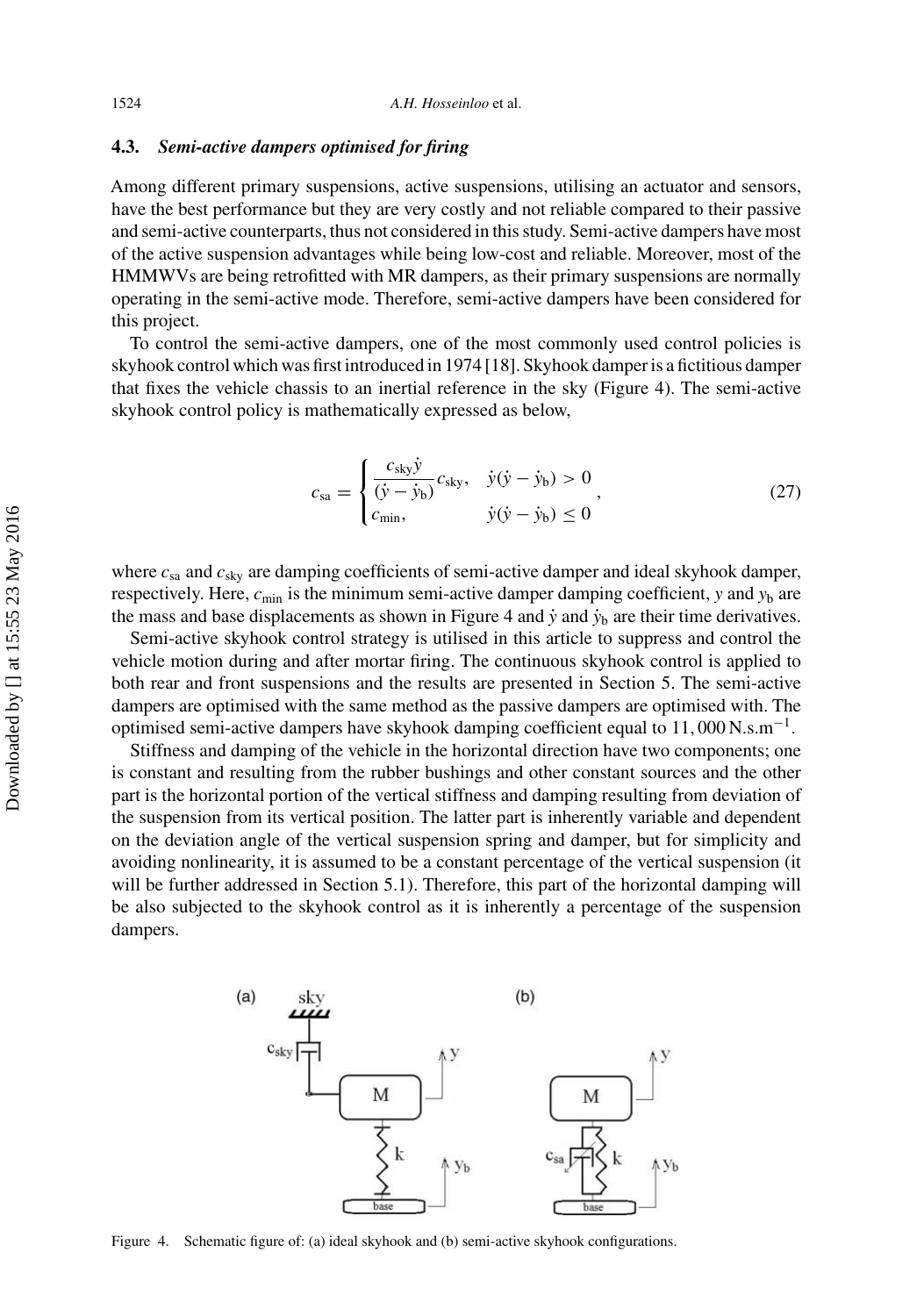# **4.4.** *Method of simulation*

In this article, the intention is to monitor and control the dynamic response of the HMMWV chassis motion to mortar firing without spades. The spade-less vehicle response is going to be monitored and analysed to see if any of the probable problems would occur. The probable problems include excessive chassis vibration, firing inaccuracy, tyre blowout, vehicle slide, vehicle lift-off, large suspension travel, and hydraulic lock-up. Then, it is examined to see if these problems can be prevented by the effective use of primary suspensions or by taking other design precautions.

Furthermore, in simulation results, the static displacement of all masses has been subtracted from all the displacement figures; therefore, all plots begin from zero displacement.

# **5. Simulation results**

#### **5.1.** *Vehicle description and properties*

As mentioned earlier in Section 3, a five degrees-of-freedom mathematical model is considered for the HMMWV vehicle. The geometric and physical properties of the vehicle chassis are used from those provided by Aardema [\[19](#page-22-0)] for a standard HMMWV without any shelter or mortar. Vehicle suspension and tyre properties are adopted from [\[9](#page-22-0)], and are tabulated in Table [1.](#page-9-0) All the parameters in the table are introduced in the nomenclature.

Horizontal stiffness and damping have two components as discussed in Section 4.3. The first part which is resulting from bushings and other constant sources are assumed to be 7% of their corresponding passive vertical stiffness and damping. The other component of horizontal stiffness and damping which is due to the deviation of vertical suspension from vertical position is assumed to be equal to 15% of their corresponding vertical values [\[20](#page-22-0)]. In Equation [\(27\)](#page-10-0), the damping coefficient of ideal skyhook dampers (*c*sky) is set to 11,000 N.s.m−1, minimum semiactive damping coefficient (*c*min) is idealised to be 0 and the semi-active skyhook damping coefficients of the suspension dampers are generally variable (continuously varying). During the simulation studies, it was seen that as the skyhook or passive damping is increased, there is a conflicting trend between the tyre blowout and the other probable problems in the vehicle such as vehicle slide and inaccuracy. That is, as the skyhook damping increases, the tyres' forces increase, making them more likely to blowout while the other problems such as vehicle slide, lift-off, excessive vibration, and firing inaccuracy are mitigated. In other words, the tyre force is a stopping limit for the semi-active dampers. Therefore, the skyhook damping is increased as much as the tyres' forces will not exceed the maximum capacity of a particular E-range tyre, i.e. 22 kN, and thus is optimised. The optimised skyhook damping is  $11,000$  N.s.m<sup>-1</sup> as stated earlier. Moreover, the friction coefficient between tyres and the ground is assumed to be 0.7 [\[21](#page-22-0)].

#### **5.2.** *Mortar system description and properties*

The mortar system considered in this article is a 120 mm smoothbore SRAMS. The unique design of SRAMS, coupled with other features of its recoil mechanism, has led the SRAMS to achieve an extremely low recoil reading of 13.6 tonnes when firing a 120 mm standard bomb at charge 9 [\[2](#page-21-0)]. The recoil firing force is modelled as a half-sine force with a total duration of 50 ms and an amplitude of  $135.7$  kN. The barrel elevation angle is assumed to be  $40°$  in the simulations unless otherwise specified. Other properties of the mortar are presented in Table [2.](#page-12-0)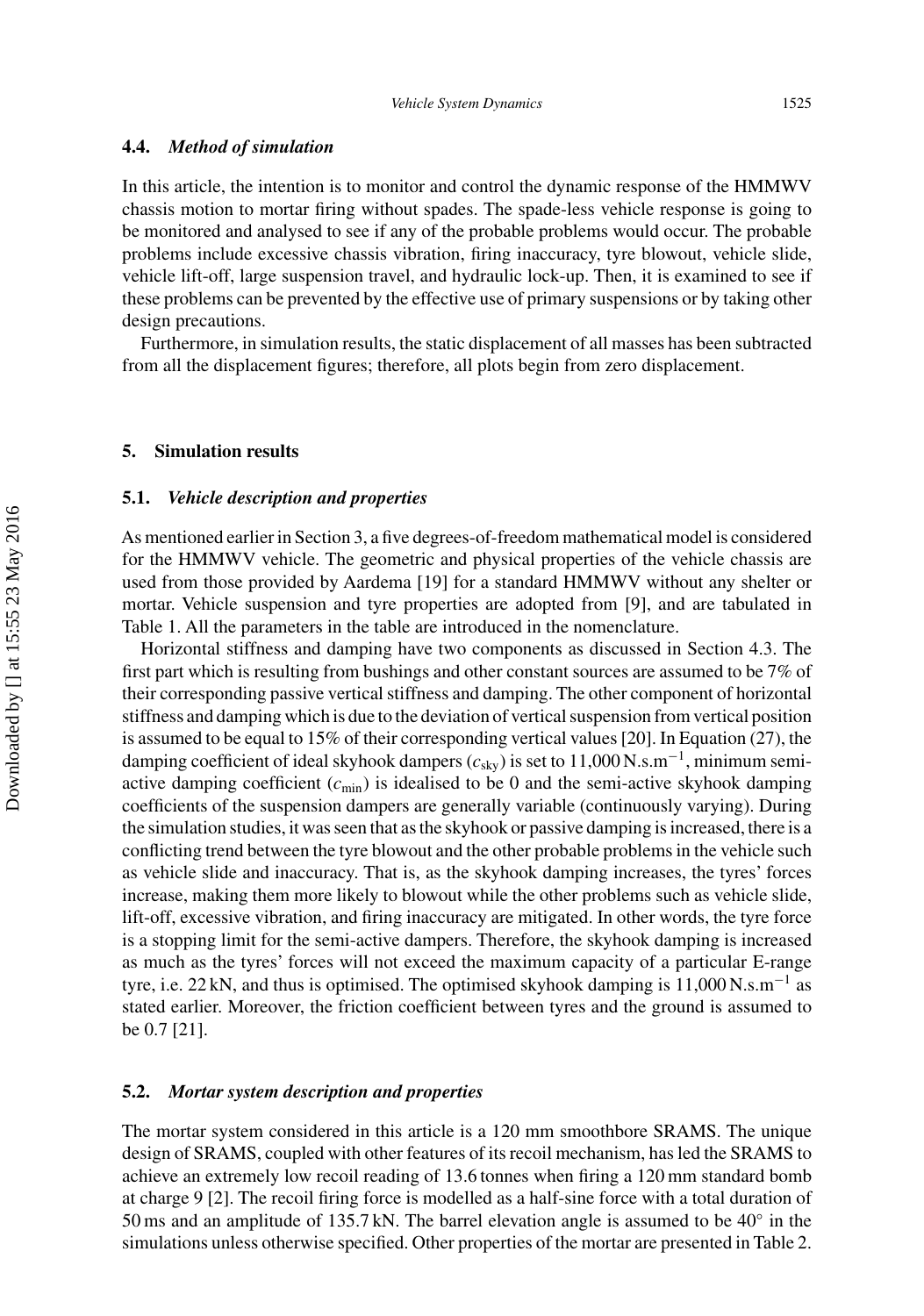| Parameter symbol | Value                    | Parameter symbol | Value                      |
|------------------|--------------------------|------------------|----------------------------|
| $m_{\rm r}$      | $400 \text{ kg}$         | $K_{\Gamma}$     | $80,345$ N.m <sup>-1</sup> |
| $m_{\rm mor}$    | $800 \text{ kg}$         |                  | $0.75 \text{ m}$           |
| $I_{\rm mor}$    | $2000 \,\mathrm{kg.m^2}$ |                  | 1 m                        |

<span id="page-12-0"></span>Table 2. The mortar parameters for the full-scale SRAMS model.

The recoil system of a gun is essentially a critically damped system to absorb the recoil force [\[22\]](#page-22-0). Therefore, the recoil damping is set to a value, so that the local recoil damping ratio is equal to unity. One should note that the properties given here for the mortar system are for a full-scale full mortar model, but the properties given for the vehicle are for a full-scale half-car model. Therefore, once substituting them into the system equations, one should either multiply the vehicle properties by 2 or the mortar properties by 0.5. The geometric properties will not change for this matter. Then, with all the vehicle and mortar system properties and specifications along with the equations derived in Section 3 and utilising the semi-active control strategy described in Section 4, the simulations are carried out in MATLAB Software and the results are presented in Sections 5.3 and 5.4.

#### **5.3.** *Nonlinear terms*

In Section 3.4, it was mentioned that the nonlinear terms  $c\dot{\theta}^2$ ,  $h_c\dot{\theta}^2$ , and  $r\dot{\theta}^2$  were negligible in comparison to the other terms in Equation [\(15\)](#page-7-0) and thus, were neglected. Figure 5 illustrates and compares time histories of heave, pitch, and fore-aft accelerations with that of square pitch velocity of the vehicle with stock passive suspension. Since the coefficients of these terms in Equation [\(15\)](#page-7-0) are of the same order, accelerations are plotted in this figure without multiplication by their coefficients in the equation. As can be seen from Figure 5, the order of square pitch velocity is considerably smaller than that of other accelerations appeared in Equation [\(15\)](#page-7-0). Quantitatively speaking, expected values of heave, pitch, and fore-aft accelerations are, respectively, 266, 100, and 420 times greater than that of square pitch velocity. Therefore, it was a reasonable assumption to neglect the nonlinear terms.



Figure 5. Comparison of order of square pitch velocity with heave, pitch, and fore-aft accelerations of the vehicle with stock passive suspension.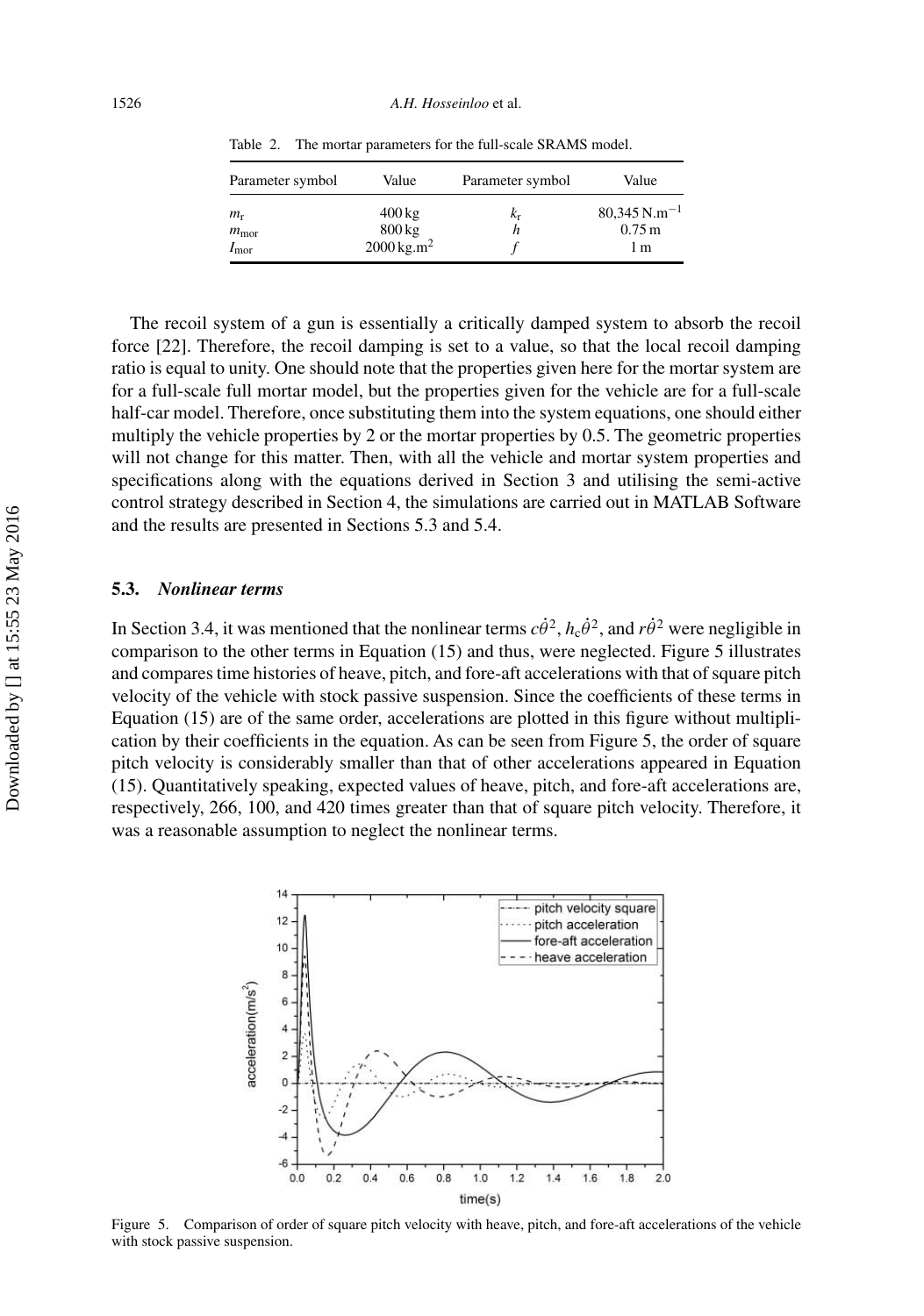# <span id="page-13-0"></span>**5.4.** *Results*

When the spade is removed from a wheeled military vehicle during mortar firing, the vehicle chassis heave, pitch, and fore-aft motions will increase and the firing accuracy of the mortar system will be affected. With no spade, it is possible that the vehicle may slide or lift-off the ground or possibly flip over during mortar firing. To study the behaviour of the vehicle without the spade with different suspension systems (stock passive dampers, versus optimised passive dampers, versus optimised semi-active dampers, versus ideal skyhook dampers) during mortar firing, the following parameters are plotted:

- (1) Chassis heave, pitch, and fore-aft motions
- (2) Front and rear suspension travels
- (3) Forces experienced by the front and rear tyres
- (4) Horizontal forces exerted on the tyres

Here, in this section, a brief description of each figure is first given and towards the section end, two tables are used to summarise the simulation findings. All the simulations were run for 5 seconds and all the displacement figures are plotted from the static equilibrium position.

# 5.4.1. *Chassis heave, pitch, and fore-aft motions*

The removal of the spades from the vehicle might cause extreme vibrations in the heave, pitch, and fore-aft motions during mortar firing. This can bring about problems both for the vehicle and the crew. Heave, pitch, and fore-aft displacements of the HMMWV for stock passive, optimised passive, optimised semi-active skyhook, and ideal skyhook dampers are compared in Figures 6[–8.](#page-14-0) According to Figures 6[–8,](#page-14-0) the chassis heave, pitch, and fore-aft motions of the vehicle with optimised semi-active suspension have been improved compared to the vehicle with stock and optimised passive suspension systems.

For fore-aft vibration of the vehicle, the optimised semi-active control has the best performance in terms of both amplitude and range, even better than the ideal skyhook. In the semi-active skyhook control, damping coefficients of the semi-active dampers can go higher than that of the ideal skyhook dampers to achieve a closer performance of the ideal skyhook, and since a percentage of this vertical damping will contribute to the horizontal damping of



Figure 6. Time history of vehicle heave with stock passive, optimised passive, optimised semi-active skyhook, and ideal skyhook suspensions.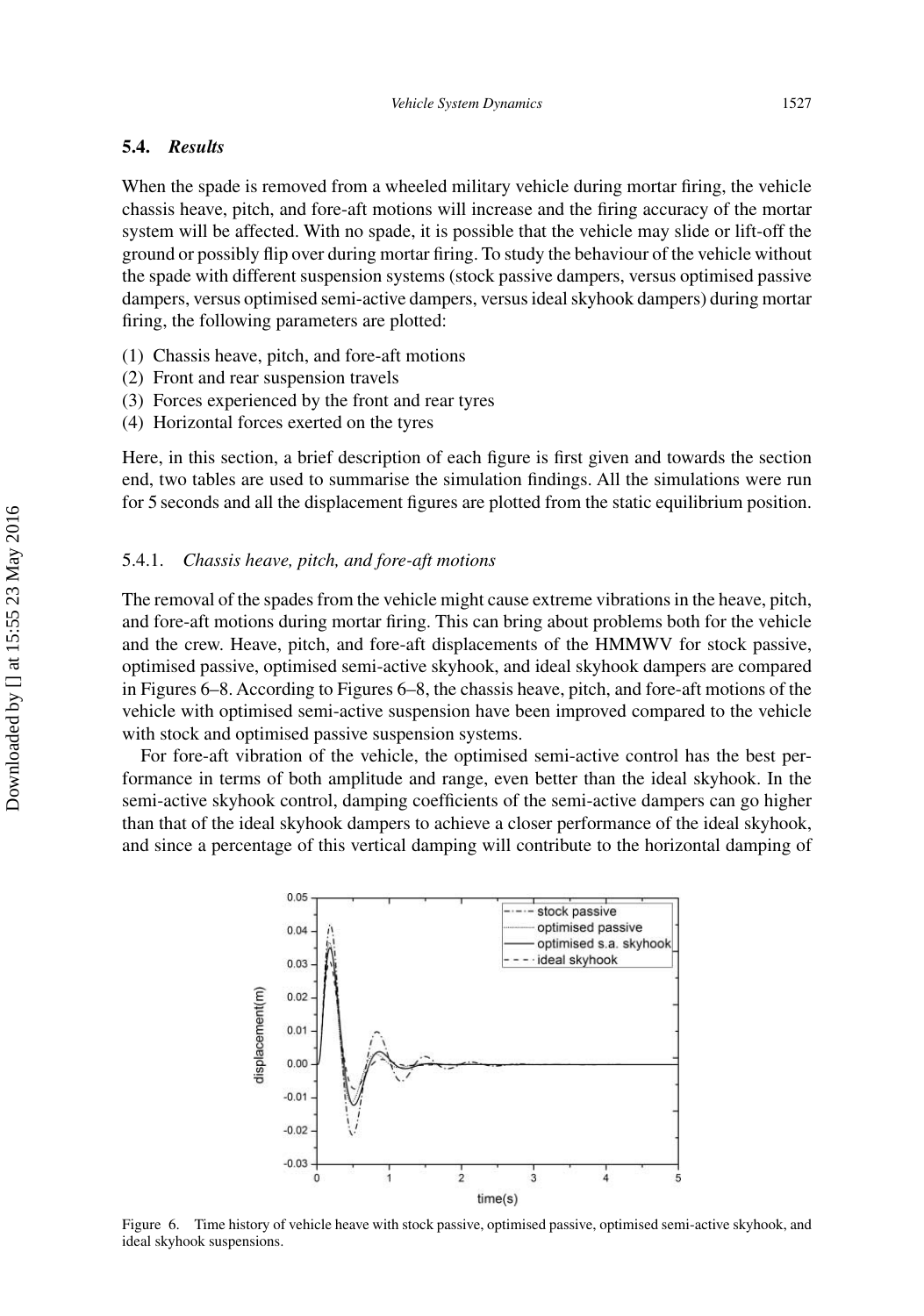<span id="page-14-0"></span>

Figure 7. Time history of vehicle pitch with stock passive, optimised passive, optimised semi-active skyhook, and ideal skyhook suspensions.



Figure 8. Time history of vehicle fore-aft motion with stock passive, optimised passive, optimised semi-active skyhook, and ideal skyhook suspensions.

the chassis, the high damping coefficients dampen horizontal motion of the vehicle even faster than the ideal skyhook.

# 5.4.2. *Firing accuracy*

The chassis pitch angle affects the firing accuracy. If the momentum velocity of the bomb, leaving the barrel, is designated by  $V_0$ , the firing range will be,

$$
R = \frac{(V_0^2 \sin 2\alpha)}{g},\tag{28}
$$

where *R* is the range,  $\alpha$  is the elevation angle of the mortar from the horizontal plane, and *g* is gravitational acceleration. By assuming a half-sine firing force as mentioned before, the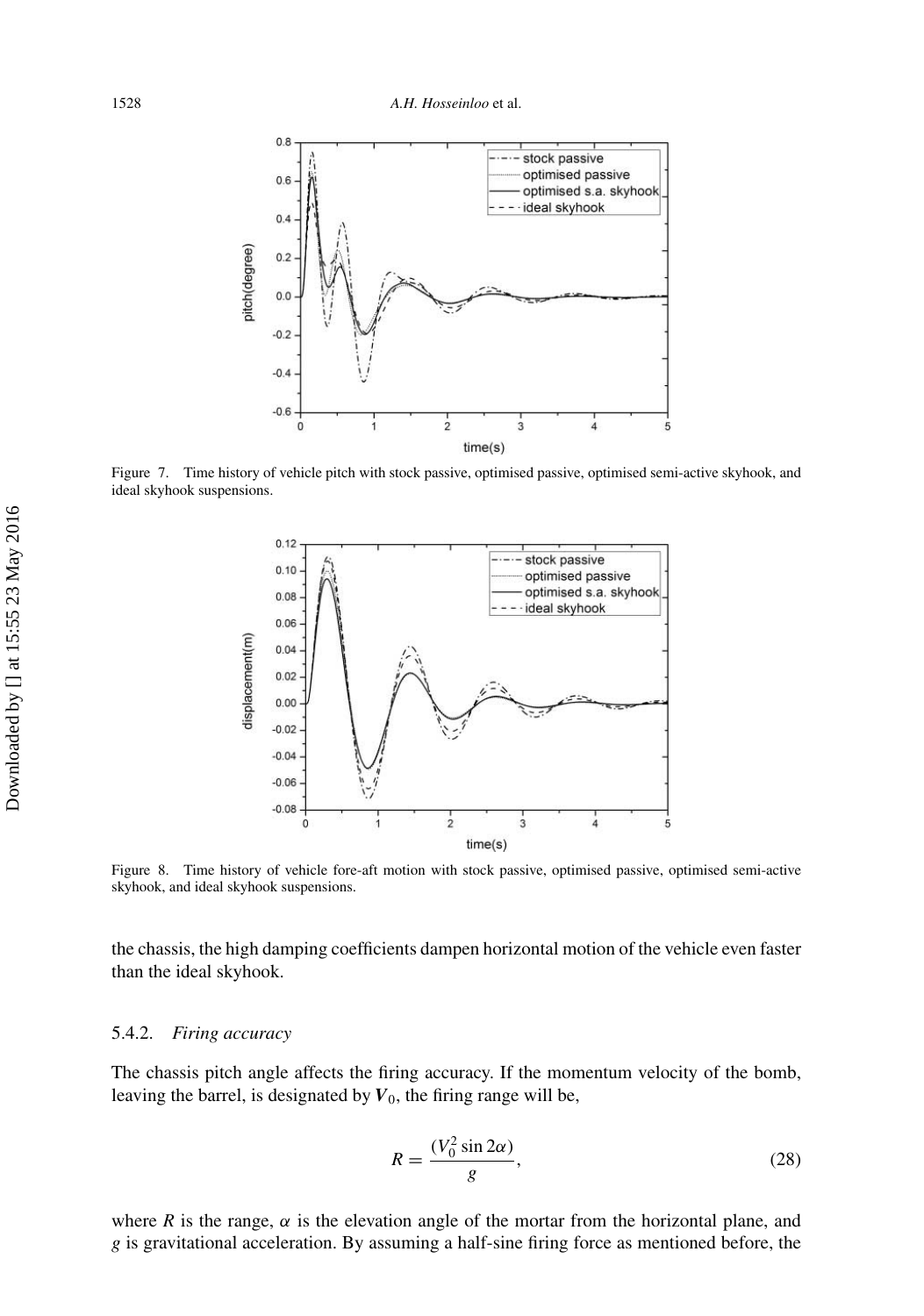<span id="page-15-0"></span>impulse imparted to the bomb will be,

$$
\int_0^T F_{\text{fring}} \mathrm{d}t = \int_0^T F_r \sin\left(\frac{\pi t}{T}\right) \mathrm{d}t = \frac{2F_r T}{\pi},\tag{29}
$$

where  $F_{\text{fring}}$  and  $F_{\text{r}}$  are firing and recoil forces, respectively, and *T* is the firing duration that is 50 ms. Therefore, if the bomb mass is designated by *m*, the bomb velocity leaving the barrel, i.e.  $V_0$  will be,

$$
V_o = \frac{2F_{\rm r}T}{m\pi}.
$$
\n(30)

Now, one can evaluate the change in the range in terms of a change in the elevation angle by differentiating Equation [\(28\)](#page-14-0) with respect to *α*. Differentiating Equation [\(28\)](#page-14-0) and substituting *V*<sup>o</sup> from Equation (30) yields,

$$
dR = \frac{2}{g} \left( \frac{2F_{\rm r}T}{m\pi} \right)^2 \cos(2\alpha) d\alpha.
$$
 (31)

If the bomb mass is assumed to be 15 kg and the elevation angle to be  $\pi/4.5$  radians (40<sup>°</sup>), using Equation  $(31)$ , the firing inaccuracy will be improved by 5.2 m and 6.7 m if the stock passive suspension is replaced by optimised passive and semi-active suspensions, respectively. Effectiveness of the optimised passive and semi-active suspensions in firing accuracy becomes even more evident if the firing takes place at other elevation angles. For example, if the firing elevation angle increases to  $\pi/3$  radians (60<sup>°</sup>), firing inaccuracy will be improved by 17.6 m and 23.6 m in optimised passive and semi-active suspensions, respectively.

# 5.4.3. *Tyre blowout and vehicle lift-off*

Outriggers (or spades) are used to prevent tyre blowout during mortar firing, but if spades are removed, tyres are more likely to blowout due to the sever shock and excessive load transmitted to them. Tyres bursting point is usually characterised by a maximum deflection, a maximum pressure, or a maximum load. In this study, rear and front tyre loads are monitored and their time histories are plotted in Figures 9 and [10.](#page-16-0)

As compared to the stock passive suspension, the optimised semi-active suspension has smaller front tyre forces and slightly larger rear tyre forces, while the optimised passive



Figure 9. Time history of rear tyre force with stock passive, optimised passive, optimised semi-active skyhook, and ideal skyhook suspensions.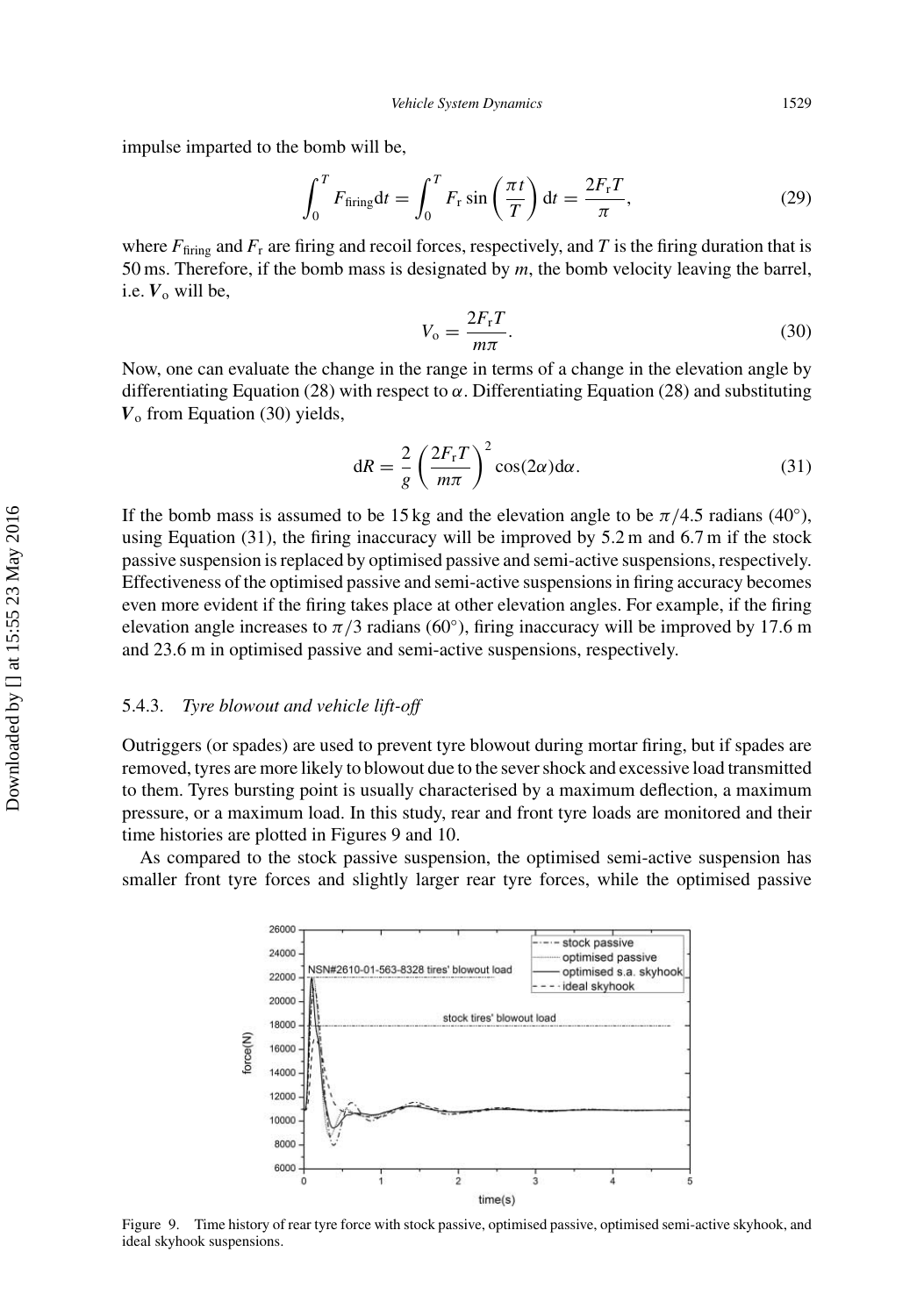<span id="page-16-0"></span>

Figure 10. Time history of front tyre force with stock passive, optimised passive, optimised semi-active skyhook, and ideal skyhook suspensions.

suspension has larger tyre forces for both rear and front tyres. The maximum forces experienced by the rear and front tyres are about 22 kN and 19 kN for the vehicle with optimised passive suspensions and 22 kN and 18.5 kN for the vehicle with optimised semi-active suspensions. The tyres commonly used in HMMWVs can resist up to 18 kN. Thus, the current tyres used in HMMWVs will blowout if the spades are removed.

However, by a thorough search in the internet, the authors found other ruggedised tyres for HMMWVs capable of handling the maximum tyre forces occurring in the semi-actively controlled dampers. Baja T/A off-road tyres of BF Goodrich company with NSN number of 2610-01-563-8328 are examples of E-range high capacity tyres capable of handling more than 22 kN load when stationary. Furthermore, there is a new generation of airless tyres called Tweel, first commercialised by Michelin. These airless tyres have higher load capacity than their pneumatic counterparts due to the airless characteristics. To design even higher capacity tyres for military applications, particularly for HMMWVs, Resilient Technologies and Wisconsin-Madison's Polymer Engineering Center are currently developing a patentpending non-pneumatic tyre that can even survive an improvised explosive device attack, and still make a 50 mph getaway [\[23\]](#page-22-0). Said tyre is fundamentally a round honeycomb wrapped in thick black tread. The latter airless tyre, to be released by the end of 2011, is currently being tested on a Wausau-based National Guard HMMWV. Another effort to mitigate the risk of tyre blowout is the modification of the pressure of the tyres. Nowadays, the technology on some of luxury passenger vehicles allows the driver to decrease or increase the tyre pressure remotely from inside the car. If this technology is installed on a HMMWV, the pressure can be changed accordingly when firing. Consequently, since the load capacity of tyres significantly depends on their pressure, this method can increase the tyre's load capacity and, hence prevent the tyre blowout.

Another concern during mortar firing without a spade is vehicle lift-off which is not desirable and can impact firing accuracy. The vehicle lift-off can be tracked in terms of tyre forces. If they go into negative values (expansion of tyres), it means that the tyres have lifted off the ground. The tyre forces shown in Figures [9](#page-15-0) and 10 are total forces including their initial values due to the vehicle weight, therefore; they can be used to check if the tyres have lifted off. As shown in these figures, the tyre forces are well above zero, so no lift-off occurs for any of the suspensions.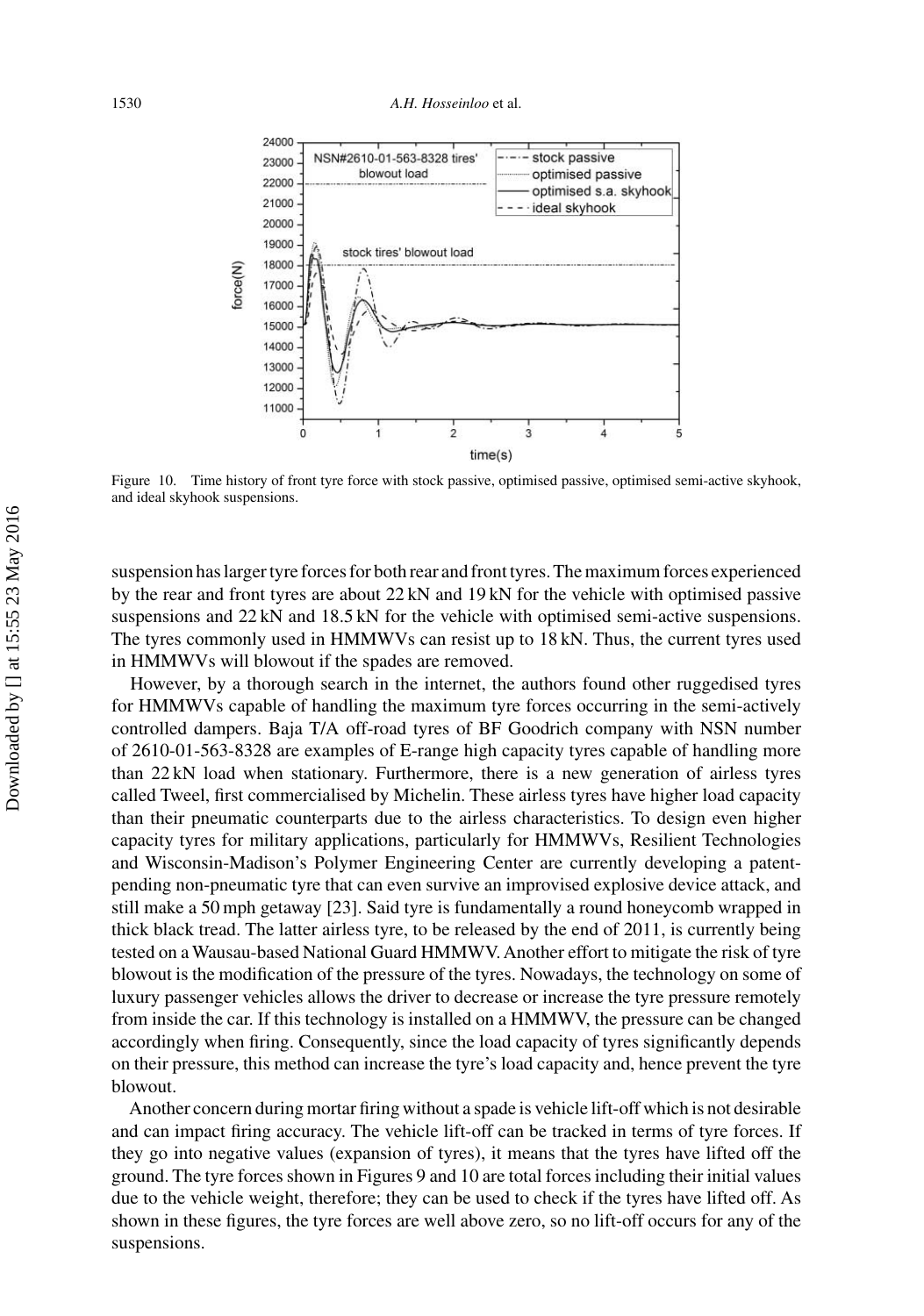

Figure 11. Time history of total horizontal and friction forces exerted on the tyres through the suspension and the ground in stock passive, optimised passive, optimised semi-active skyhook, and ideal skyhook suspensions.

# 5.4.4. *Vehicle slide*

Because of the horizontal component of the firing force, the vehicle could slide on the ground horizontally. If the horizontal force exerted on the tyres is greater than the maximum opposing static friction force (each tyre normal force times friction coefficient), the vehicle will slide. Figure 11 shows the horizontal force exerted on the tyres through the suspension and the static friction force experienced by the tyres.

As shown in Figure 11, no horizontal force curve intersects its corresponding friction force curve in any of the four suspensions. This means no sliding occurs for any of the stock passive, optimised passive, optimised semi-active skyhook, and ideal skyhook suspensions.

#### 5.4.5. *Suspension travel*

If the dampers bottom out too many times during mortar firing, the dampers will eventually cease to function. To see if the dampers bottom out, suspension travel (or rattle space) of the rear and front suspensions of the vehicle is plotted in Figures [12](#page-18-0) and [13.](#page-18-0) Suspension travel is the total up and down movement of the suspension with the axle on a level plane. If the suspension travel is larger than the maximum allowed value, the dampers will bottom out. According to Figure [12,](#page-18-0) the suspension travel for the rear suspension is 5.3, 3.8, 4.2, and 3.2 cm for stock passive, optimised passive, optimised semi-active skyhook, and ideal skyhook suspensions. Furthermore, according to Figure [13,](#page-18-0) the suspension travel for the front suspension is 4.4, 1.7, 2.5, and 2.1 cm for stock passive, optimised passive, optimised semi-active skyhook, and ideal skyhook suspensions. The suspension travels for both rear and front suspensions are in acceptable range, meaning that the dampers will not bottom out.

# 5.4.6. *Other practical issues*

The maximum values of the suspension damping forces should be in a feasible range. Figures [14](#page-19-0) and [15](#page-19-0) show time histories of the rear and front suspension damping forces for the stock passive, optimised passive, optimised semi-active skyhook, and ideal skyhook dampers. The maximum damping forces for a single damper of the rear and front suspensions in the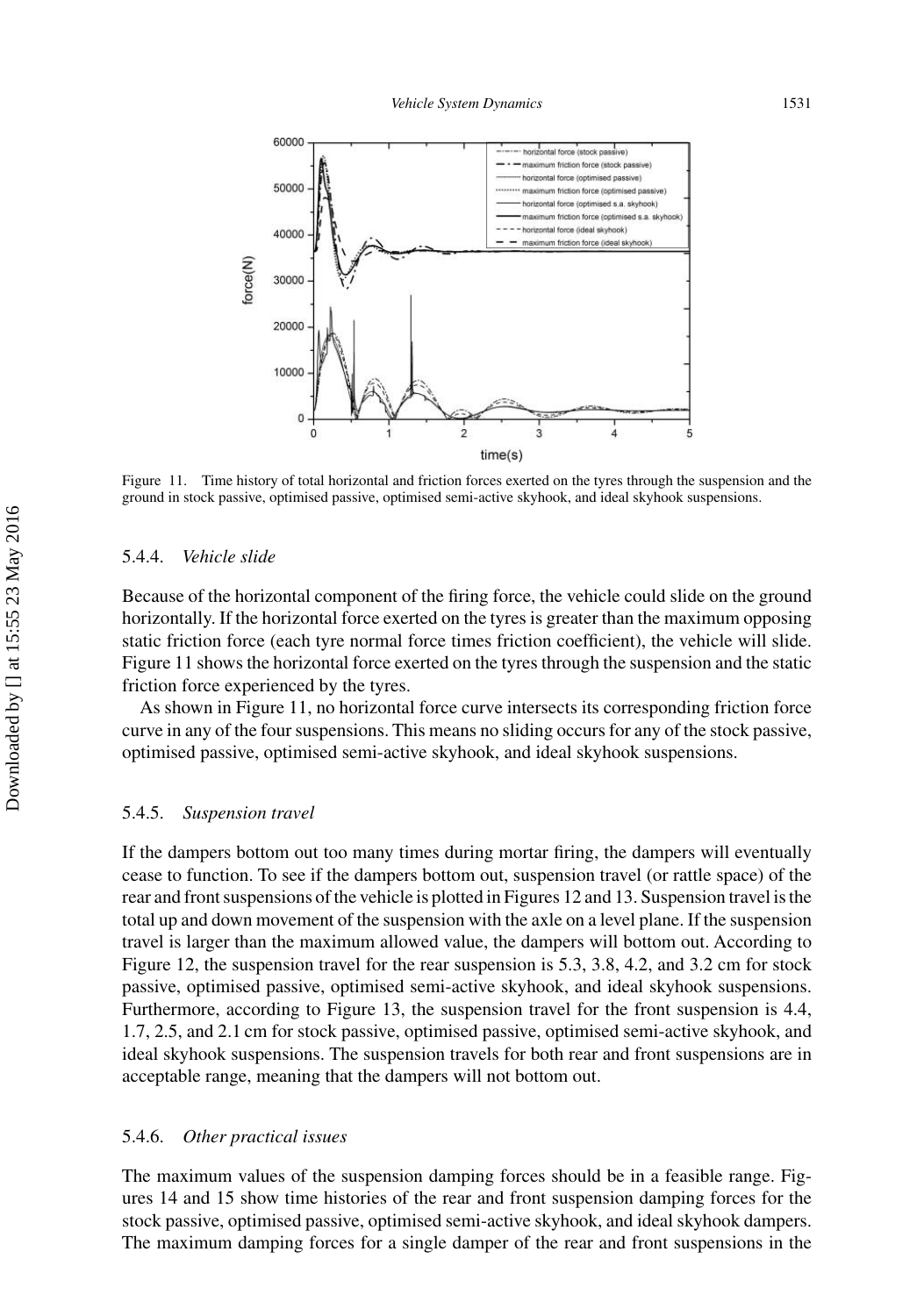<span id="page-18-0"></span>

Figure 12. Time history of rear suspension travel for stock passive, optimised passive, optimised semi-active skyhook, and ideal skyhook suspensions.



Figure 13. Time history of front suspension travel for stock passive, optimised passive, optimised semi-active skyhook, and ideal skyhook suspensions.

semi-active suspension are about 6600 N and 2100 N, respectively. These damping forces are achievable by a properly designed semi-active damper. If MR dampers are to be used as the semi-active dampers, the above-mentioned damping forces are easily achievable.

Another practical issue to consider is the response time of the semi-active dampers. Semiactive dampers can be used in the recoil system of the mortar system or in the primary suspension. There is significant advantage for using them in the suspension system rather than the recoil system, particularly if the semi-active dampers are MR-based. While the response time of the MR fluid is of the order of milliseconds, the overall response time of the electronic and magnetic circuits and the control system can be much longer (50–100 ms). Since the overall response time of MR dampers can be greater than, 50 ms mortar firing pulse, utilising the MR dampers in the recoil system will not be efficient.

In this article, it was observed that the force pulse duration has increased by 500% after transmission through the recoil suspension system. This enables the semi-active dampers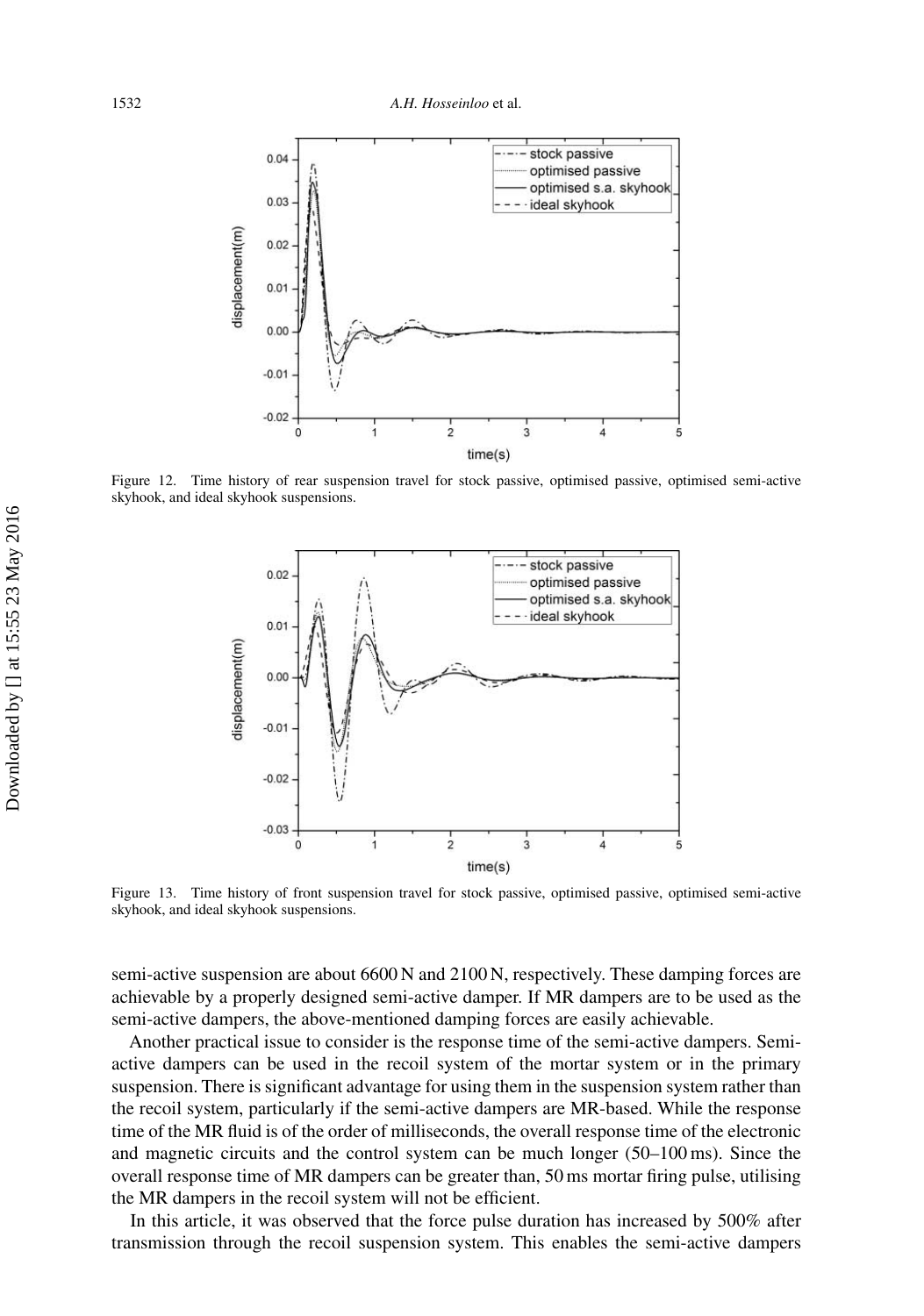<span id="page-19-0"></span>

Figure 14. Time history of rear suspension damping force for a single damper in stock passive, optimised passive, optimised semi-active skyhook, and ideal skyhook suspensions.



Figure 15. Time history of front suspension damping force for a single damper in stock passive, optimised passive, optimised semi-active skyhook, and ideal skyhook suspensions.

and the control system to have sufficient time to react and respond to the firing excitation, and consequently, they will have better performance than semi-active dampers (particularly MR-based dampers) used in the recoil suspensions.

Orifices used in most shock absorbers, to create damping, are small in diameter and if the working fluid is forced to pass through them at high velocities, flow resistance gets very high therefore, pressure rises, and the shock absorbers burst. This can occur if the damper is subjected to high input velocities or forces. In military applications, where high shock and firing forces are imparted to the system in a very short period of time, the lock-up phenomenon of the dampers are very likely to arise. Therefore, the dampers should be especially designed to prevent any hydraulic lock-up occurring. One should note that if the dampers are used in the recoil system, this issue becomes even more serious and probable, since the dampers will be subjected to higher forces in a shorter period of time compared to the case when they are mounted in the primary suspension system.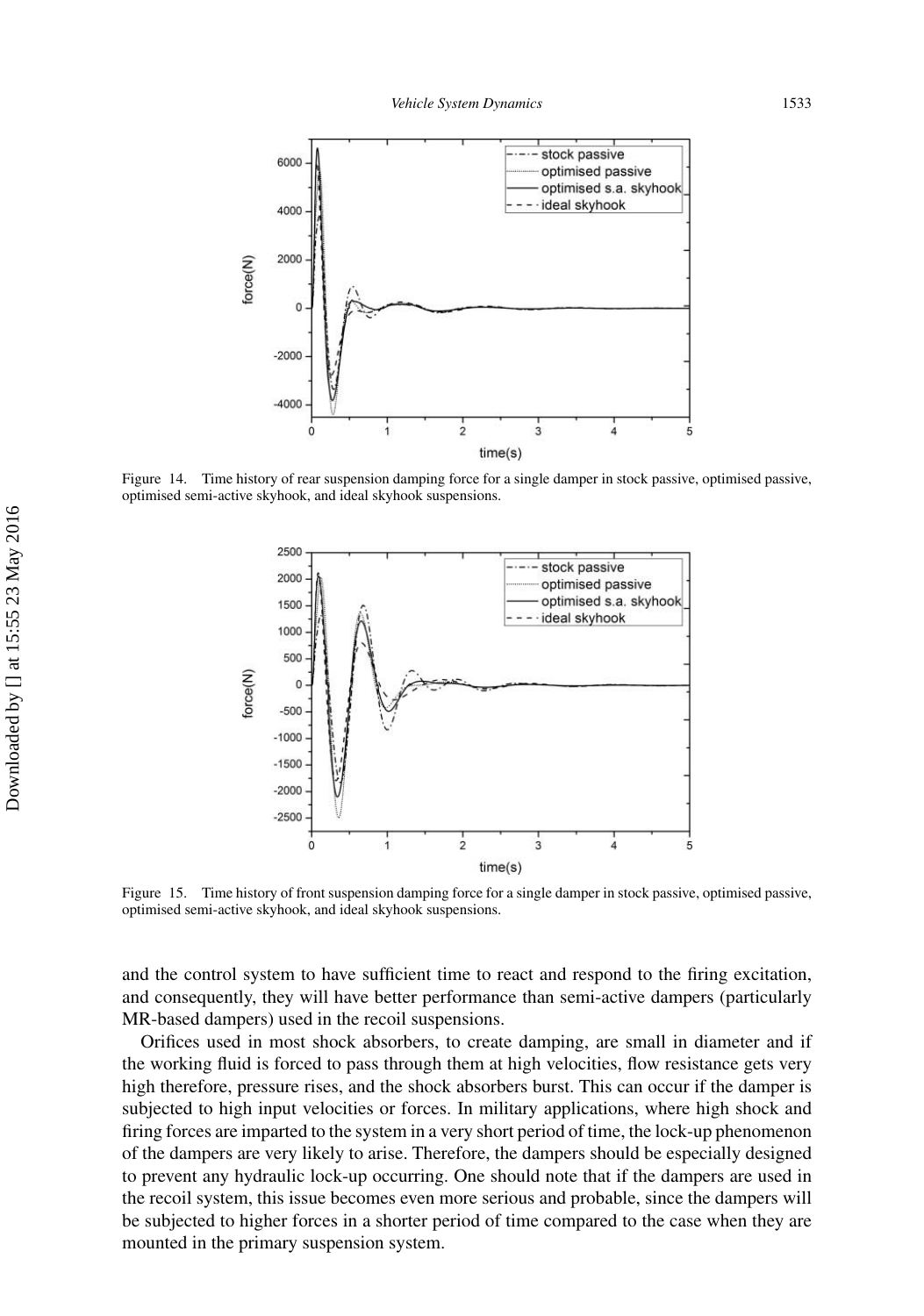|                         |                               | Amplitude $(\% )$ | Range $(\%)$ | Settling time $(\% )$ |
|-------------------------|-------------------------------|-------------------|--------------|-----------------------|
| Heave                   | Stock passive                 | 0                 | $\Omega$     | $\theta$              |
|                         | Optimised passive             | 13                | 24           | 38                    |
|                         | Optimised semi-active skyhook | 17                | 25           | 30                    |
|                         | Ideal skyhook                 | 26                | 40           | 45                    |
| Pitch                   | Stock passive                 | $\theta$          | $\Omega$     | $\Omega$              |
|                         | Optimised passive             | 13                | 29           | 42                    |
|                         | Optimised semi-active skyhook | 17                | 32           | 30                    |
|                         | Ideal skyhook                 | 35                | 43           | 14                    |
| Fore-aft                | Stock passive                 | 0                 | 0            | $\Omega$              |
|                         | Optimised passive             | 10                | 18           | 34                    |
|                         | Optimised semi-active skyhook | 15                | 22           | 32                    |
|                         | Ideal skyhook                 | 3                 | 6            | 20                    |
| Rear suspension travel  | Stock passive                 | 0                 |              | $\Omega$              |
|                         | Optimised passive             | 16                | 28           | 21                    |
|                         | Optimised semi-active skyhook | 11                | 20           | 19                    |
|                         | Ideal skyhook                 | 26                | 39           | -6                    |
| Front suspension travel | Stock passive                 | $\theta$          | $\Omega$     | $\Omega$              |
|                         | Optimised passive             | 34                | 38           | 28                    |
|                         | Optimised semi-active skyhook | 38                | 42           | 26                    |
|                         | Ideal skyhook                 | 48                | 52           | $-3$                  |

Table 3. Percentage reduction in amplitude, range, and settling time.

Table 4. Tyre blowout, vehicle lift-off and slide occurrences, and firing accuracy.

|                  | Stock passive | Optimised passive | Optimised semi-active skyhook | Ideal skyhook |
|------------------|---------------|-------------------|-------------------------------|---------------|
| Tyre blowout     | Yes           | Yes               | Yes                           | Yes           |
| Vehicle lift-off | No            | No                | No                            | No            |
| Vehicle slide    | No            | No                | No                            | No            |
| Firing accuracy  | Worst         | Second better     | First better                  | <b>Best</b>   |

#### 5.4.7. *Results in tabular form*

In Table 3, the reductions in different response parameters (heave, pitch, etc.) in different suspensions in terms of amplitude, range (maximum to minimum) and settling time are given in percentage. The settling time error tolerance in this article is set to  $2\%$ . The reduction is calculated relative to the stock passive suspensions, and that is why the stock passive rows are all 0. The occurrence of tyre blowout, vehicle lift-off, and vehicle slide is tabulated in Table 4 for the four suspensions and their firing accuracies are compared.

#### **6. Summary and conclusion**

Since no similar study as given in this article was found in literature, the authors embarked upon conducting a study to see what effects, the removal of spades from wheeled military vehicles during mortar firing, will have on the vehicle response and mortar firing accuracy. With the removal of spades, the vehicle becomes more mobile and difficult to be spotted by the enemy, but the removal of the spades can possibly result in excessive chassis vibration, firing inaccuracy, tyre blowout, vehicle slide, vehicle lift-off, large suspension travel, and hydraulic lock-up of the shock absorbers. To study the effect of spade removal, a spade-less pitchheave dynamic model of a HMMWV with a 120 mm mortar was developed. Three primary suspension systems, namely stock passive dampers, optimised passive dampers, and optimised semi-active dampers with the semi-active skyhook control were compared in terms of vehicle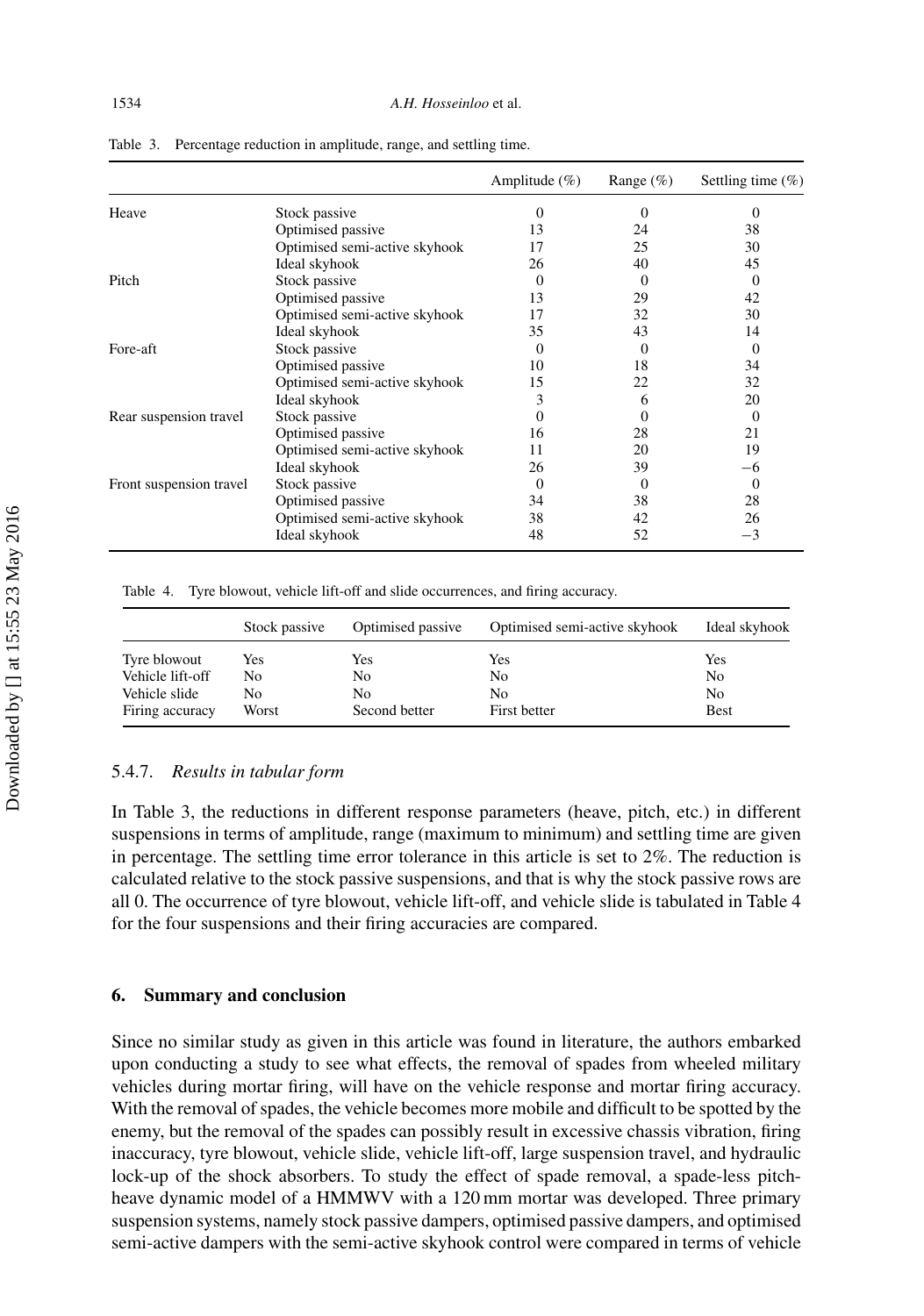<span id="page-21-0"></span>response and firing accuracy and the results were compared with the same HMMWV attached to ideal skyhook passive dampers.

The simulation results show that the semi-active suspensions provide better performance than the stock and optimised passive suspensions, in terms of vehicle vibration response such as heave, pitch, fore-aft motions, and firing accuracy. When it comes to mortar firing accuracy, stock passive dampers are not recommended. No vehicle slide or lift-off, in either the stock and optimised passive or semi-active suspensions, was observed.

Simulation results show that the required semi-active damper damping forces to control chassis motion during firing are in feasible range. Suspension travel of the semi-active dampers was also monitored and there was no excessive suspension travel that could lead to dampers bottoming out. Furthermore, the hydraulic lock-up issues of the dampers can be easily prevented by a proper design of the dampers.

Simulation results indicate that if spades are removed from the existing HMMWVs with stock tyres, the tyres will burst during mortar firing. However, the authors found other ruggedised tyres capable of handling the maximum tyre forces occurring in the semi-actively controlled dampers such as Baja T*/*A off-road tyres of BF Goodrich company with NSN number of 2610-01-563-8328. Therefore, the problem of tyre blowout in the case of spade removal can be prevented by choosing appropriate, stronger, and more ruggedised tyres.

One should note that by increasing the passive suspension damping coefficients, similar results as those for the semi-active suspension can be achieved during mortar firing as shown in Figures [6](#page-13-0)[–15.](#page-19-0) But the problem with increase in passive dampers damping coefficients is that they cannot be decreased when vehicle is no longer firing and is being driven on rough terrain. In this case, large damping in the suspension results in poor ride and comfort quality of the vehicle. If a two mode passive damper can be designed to provide different damping levels, one value during mortar firing, and another value during normal driving conditions, then semi-active dampers will not be needed. As indicated previously in this article, since many armies around the world are already considering MR-dampers as the primary suspension in their military vehicles (e.g. such as HMMWV and Stryker), we recommend MR-dampers as the choice of primary suspension since they provide not only ride comfort and road holding, but also can provide chassis motion control during mortar firing. Simulation results indicate that the spade removal from HMMW is possible and feasible if ruggedised tyres are used. This achievement consequently, reduces the vehicle weight and the time duration for shoot and scoot, thus, results in more mobility for the HMMWV.

#### **Acknowledgements**

The authors gratefully acknowledge the financial support of Singapore Technologies Kinetics (ST Kinetics).

#### **References**

- [1] M. Fabey (15 October 2010), GCV may decide fate of army tracked vehicles. *Aviation Week* [Magazine].Available at [http://www.aviationweek.com/aw/generic/story\\_channel.jsp?channel=defense&id=news/dti/](http://www.aviationweek.com/aw/generic/story_channel.jsp?channel=defense{&}id=news/dti/2201/10/01/DT_10_01_2010_p42-254759.xml{&}headline=GCV{%}20May{%}20Decide{%}20Fate{%}20Of{%}20Army{%}20Tracked{%}20Vehicles.) [2201/10/01/DT\\_10\\_01\\_2010\\_p42-254759.xml&headline=GCV%20May%20Decide%20Fate%20Of%20](http://www.aviationweek.com/aw/generic/story_channel.jsp?channel=defense{&}id=news/dti/2201/10/01/DT_10_01_2010_p42-254759.xml{&}headline=GCV{%}20May{%}20Decide{%}20Fate{%}20Of{%}20Army{%}20Tracked{%}20Vehicles.) [Army%20Tracked%20Vehicles.](http://www.aviationweek.com/aw/generic/story_channel.jsp?channel=defense{&}id=news/dti/2201/10/01/DT_10_01_2010_p42-254759.xml{&}headline=GCV{%}20May{%}20Decide{%}20Fate{%}20Of{%}20Army{%}20Tracked{%}20Vehicles.)
- [2] C.F. Foss, *Singapore Technologies Kinetics Mounts Mortar System on HMMWV*, *Jane's Defence Weekly*, March 2005.
- [3] K. Kayler, *LORD corporation awarded contract for evaluation of MR suspension system on HMMWV*, (2009). Available a[t http://www.lord.com/news-center/press-releases/lord-corporation-awarded-contract-for-evaluation](http://www.lord.com/news-center/press-releases/lord-corporation-awarded-contract-for-evaluation-of-mr-suspension-system-on-hmmwv.xml.)[of-mr-suspension-system-on-hmmwv.xml.](http://www.lord.com/news-center/press-releases/lord-corporation-awarded-contract-for-evaluation-of-mr-suspension-system-on-hmmwv.xml.)
- [4] K. Kayler, *LORD corporation awarded contract for MR suspension installation and test on US Army LMTV*, (2010).Available at [http://www.lord.com/news-center/press-releases/lord-corporation-awarded-contract-for-mr](http://www.lord.com/news-center/press-releases/lord-corporation-awarded-contract-for-mr-suspension-installation-and-test-on-us-army-lmtv.xml.)[suspension-installation-and-test-on-us-army-lmtv.xml.](http://www.lord.com/news-center/press-releases/lord-corporation-awarded-contract-for-mr-suspension-installation-and-test-on-us-army-lmtv.xml.)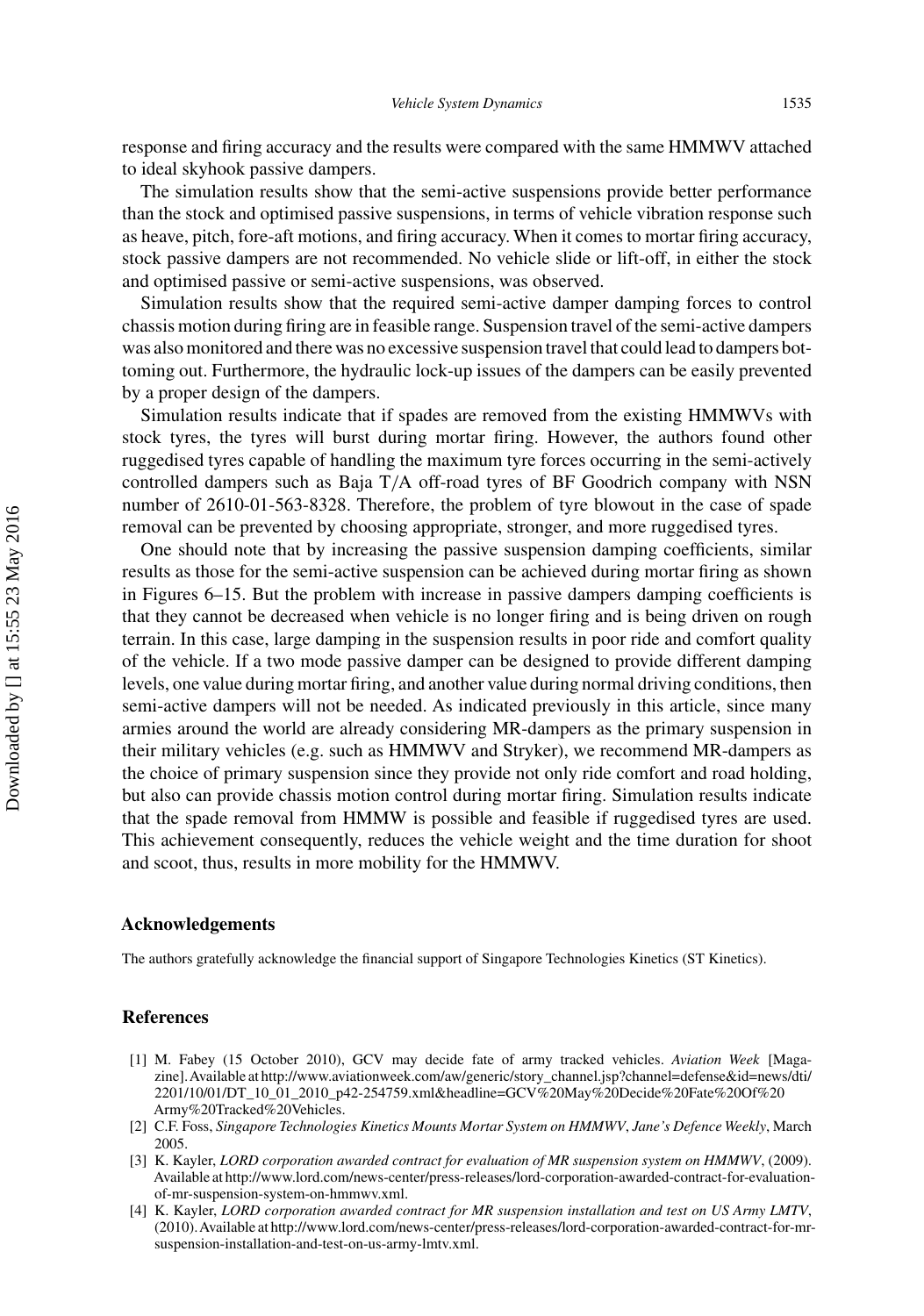- <span id="page-22-0"></span>[5] R. Sleight and S.K. Agrawal, *Dynamic model of a four-wheel-drive HMMWV*, ASME Design Engineering Technical Conferences and Computers and Information in Engineering Conference, Salt Lake City, UT, USA, 2004.
- [6] T. Ersal, B. Kittirungsi, H.K. Fathy, and J.L. Stein, *Model reduction in vehicle dynamics using importance analysis*, Veh. Syst. Dyn., 47 (2009), pp. 851–865.
- [7] M. Grujicic, G. Arakere, H. Nallagatla, W. Bell, and I. Haque, *Computational investigation of blast survivability and off-road performance of an up-armoured high-mobility multi-purpose wheeled vehicle*, Proc. Inst. Mech. Eng., Part D: J. Automob. Eng., 223 (2009), pp. 301–325.
- [8] F. Gordaninejad and S.P. Kelso, *Magneto-Rheological Fluid Shock Absorbers for HMMWV*, Proceedings of SPIE Conference on Smart Structures and Materials – Damping and Isolation, San Diego, CA, 2000.
- [9] E.S. Karakas, F. Gordaninejad, C.A. Evrensel, M.-S. Yeo, Y. Liu, and H. Sahin, *Control of a Quarter HMMWV Suspension System using a Magneto-Rheological Fluid Damper*, Proceedings of SPIE Conference on Smart Structures and Materials – Damping and Isolation, San Diego, CA, 2004.
- [10] Y. Liu, F. Gordaninejad, C.A. Evrensel, E. Sinan Karakas, and U. Dogruer, *Experimental Study on Fuzzy Control of a HMMWV Suspension System using Magneto-Rheological Fluid Damper*, Proceedings of SPIE Conference on Smart Structures and Materials – Smart Structures and Integrated Systems, San Diego, CA, 2005.
- [11] M. Ahmadian and J.C. Poynor, *An evaluation of magneto rheological dampers for controlling gun recoil dynamics*, Shock Vib., 8 (2001), pp. 147–155.
- [12] M. Ahmadian, R. Appleton, and J.A. Norris, *An analytical study of fire out of battery using magneto rheological dampers*, Shock Vib., 9 (2002), pp. 129–142.
- [13] M.Ahmadian, R.J.Appleton, and J.A. Norris, *Designing Magneto-Rheological Dampers in a Fire Out-of-Battery Recoil System*, 11th Symposium on Electromagnetic Launch (EML) Technology, USA, 2003.
- [14] H. Hu, J.Wang, J.Wang, S. Qian, andY. Li,*Investigation on Modeling and Controability of a Magnetorheological Gun Recoil Damper*, Proceedings of the 2nd International Conference on Smart Materials and Nanotechnology in Engineering, Weihai, China, 2009.
- [15] H. Hu, J. Wang, S. Qian,Y. Li, and X. Jiang, *Investigation on Controllability of a Magnetorheological Gun Recoil Damper*, Proceedings of the International Conference on Information and Automation (ICIA), Piscataway, NJ, 2009.
- [16] Z. Lijie, M. Fugui, and W. Jiong, *Study of Control System of Magnetorheological Dampers Under Impact Load*, Proceedings of the Second International Conference on Intelligent Computation Technology and Automation (ICICTA), Piscataway, NJ, 2009.
- [17] E.L. Kathe, *Recoil considerations for railguns*, IEEE Transactions on Magnetics, 37(1) (2001), pp. 425–430.
- [18] D. Karnopp, M.J. Crosby, and R.A. Harwood, *Vibration control using semi-active force generators*, J Eng Ind Trans ASME, 96 (1974), pp. 619–626.
- [19] J. Aardema, *Failure analysis of the lower rear ball joint on the high-mobility multipurpose wheeled vehicle (HMMWV)*, Technical Report, Army Tank-Automotive Command, Warren MI, 1988.
- [20] A. Berghuvud and A. Stensson, *Consequences of nonlinear characteristics of a secondary suspension in a three-piece freight car bogie*, Veh. Syst. Dyn., 36 (2001), pp. 37–55.
- [21] A. Bedford and W. Fowler, *Engineering Mechanics: Statics*, Pearson Prentice Hall, Upper Saddle River, NJ, 2008.
- [22] R.M. Bhatnagar, *Recoil motion theorem*, Proc. Inst. Mech. Eng., Part K: J. Multi-body Dyn., 219 (2005), pp. 173–176.
- [23] Physics Central,*Answering the call for extreme tires*. (2011).Available a[t http://www.physicscentral.com/explore](http://www.physicscentral.com/explore/action/extremetires1.cfm) [/action/extremetires1.cfm.](http://www.physicscentral.com/explore/action/extremetires1.cfm)

# **Nomenclature**

| Symbol Definition                     |
|---------------------------------------|
| recoil force                          |
| recoil mass                           |
| rear unsprung mass                    |
| front unsprung mass                   |
| mortar-chassis mass                   |
| chassis mass                          |
| mortar mass                           |
| mortar-chassis mass moment of inertia |
| chassis mass moment of inertia        |
| mortar mass moment of inertia         |
| recoil stiffness                      |
| rear suspension stiffness             |
|                                       |